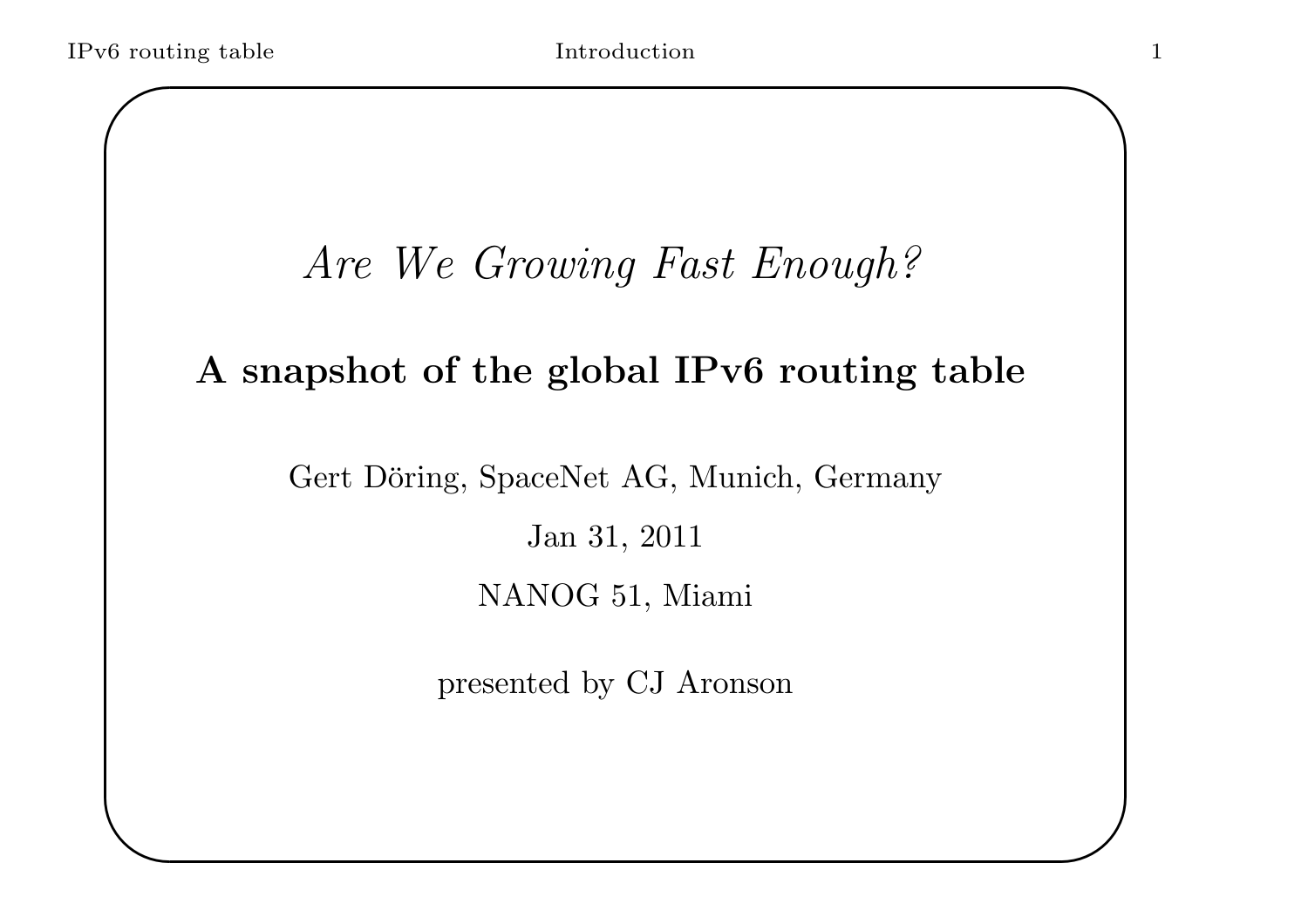# Overview

- pictures & trends
- numbers. . .
- things that should not be there. . .
- route6 current practices
- references

Slides online at:

✫

http://www.space.net/˜gert/RIPE/NANOG51-v6-table.pdf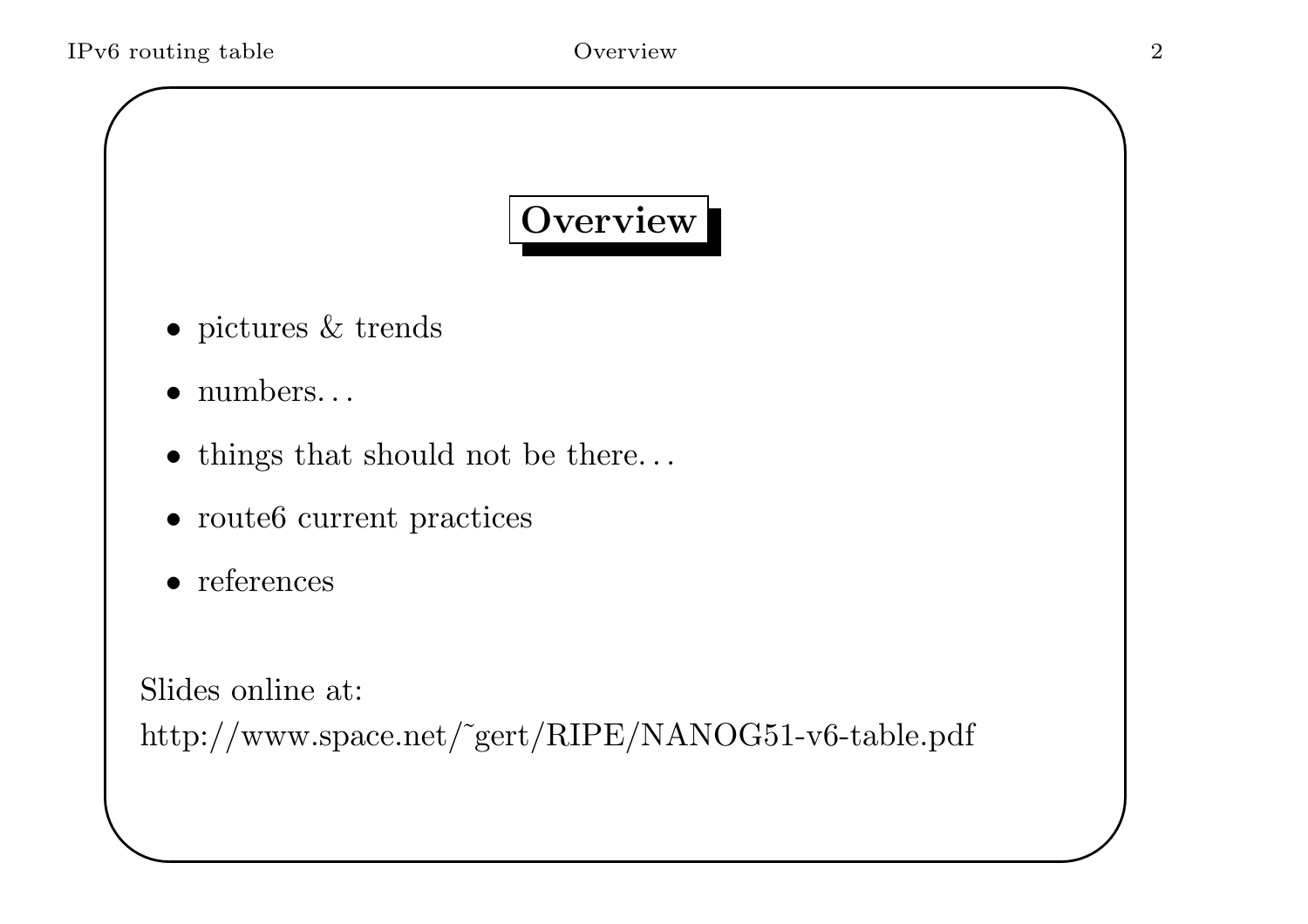# Prefixes in BGP Table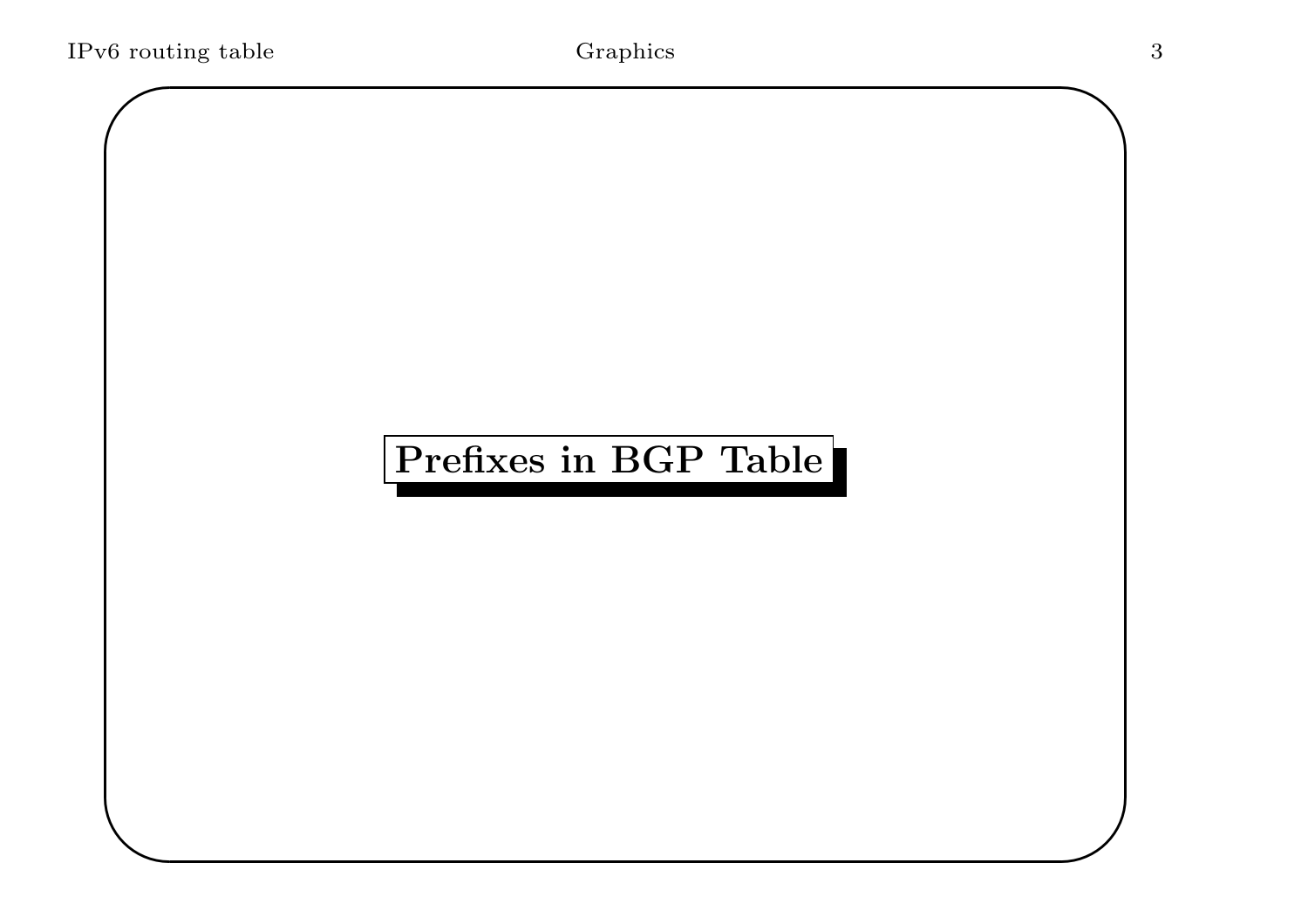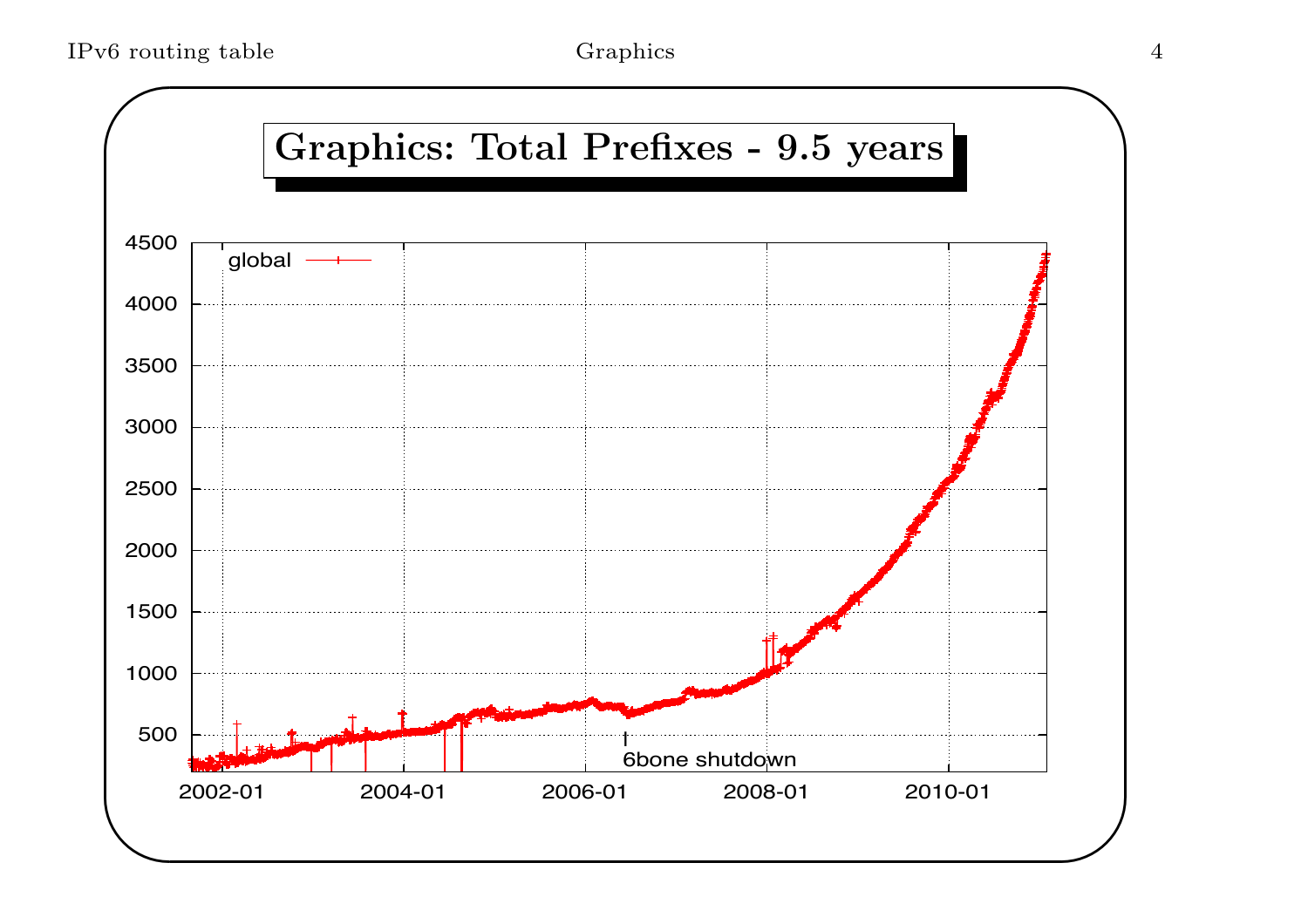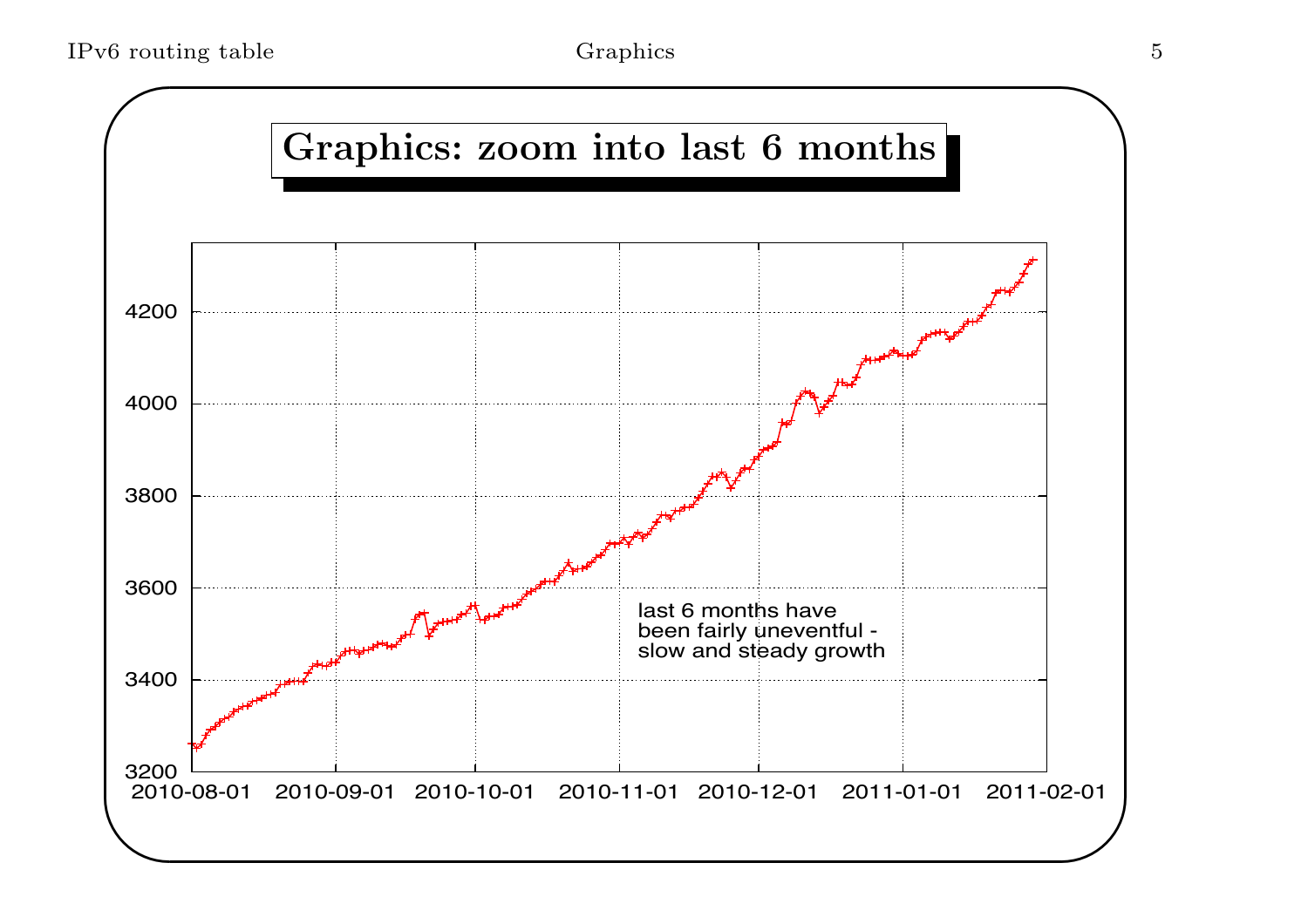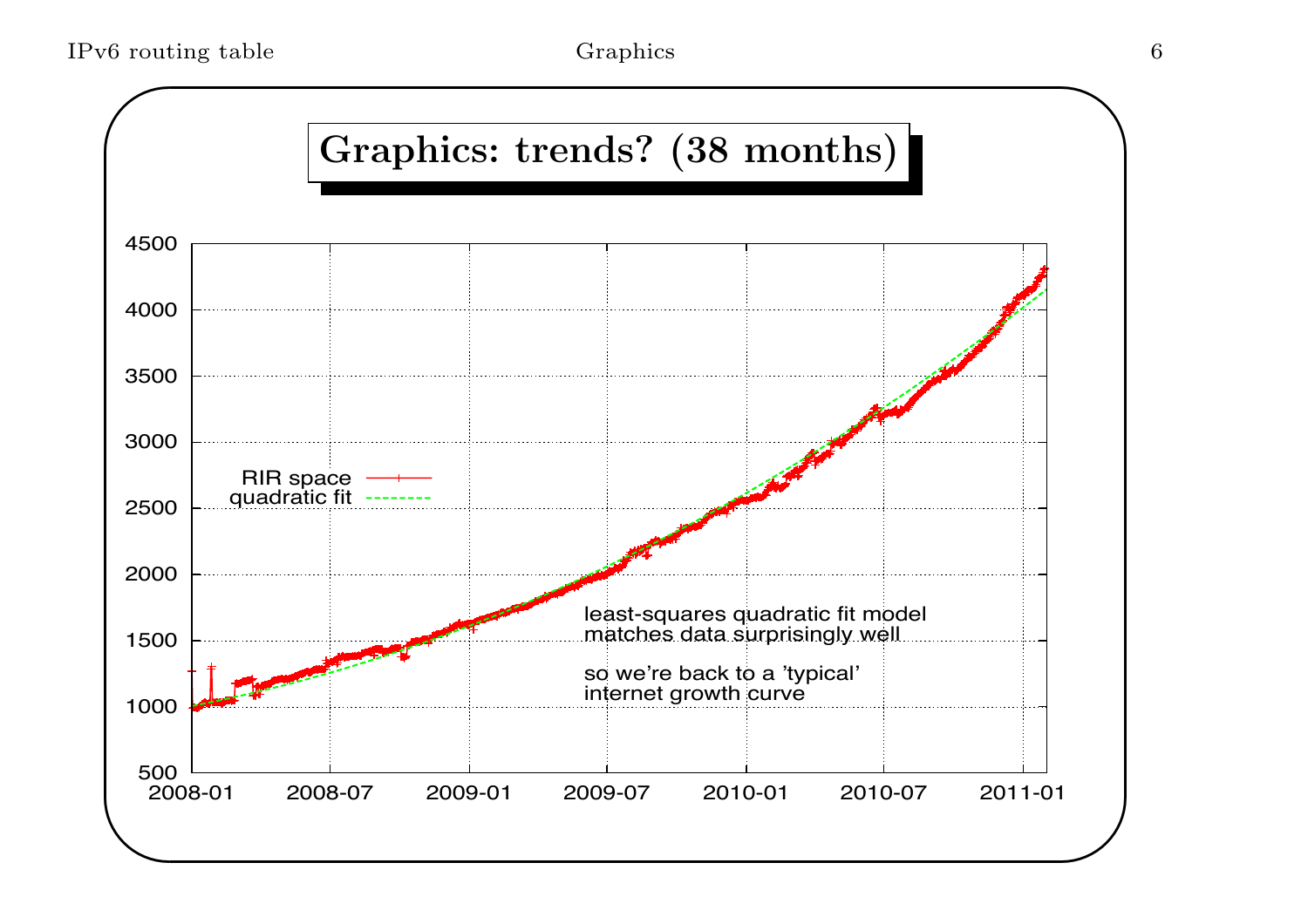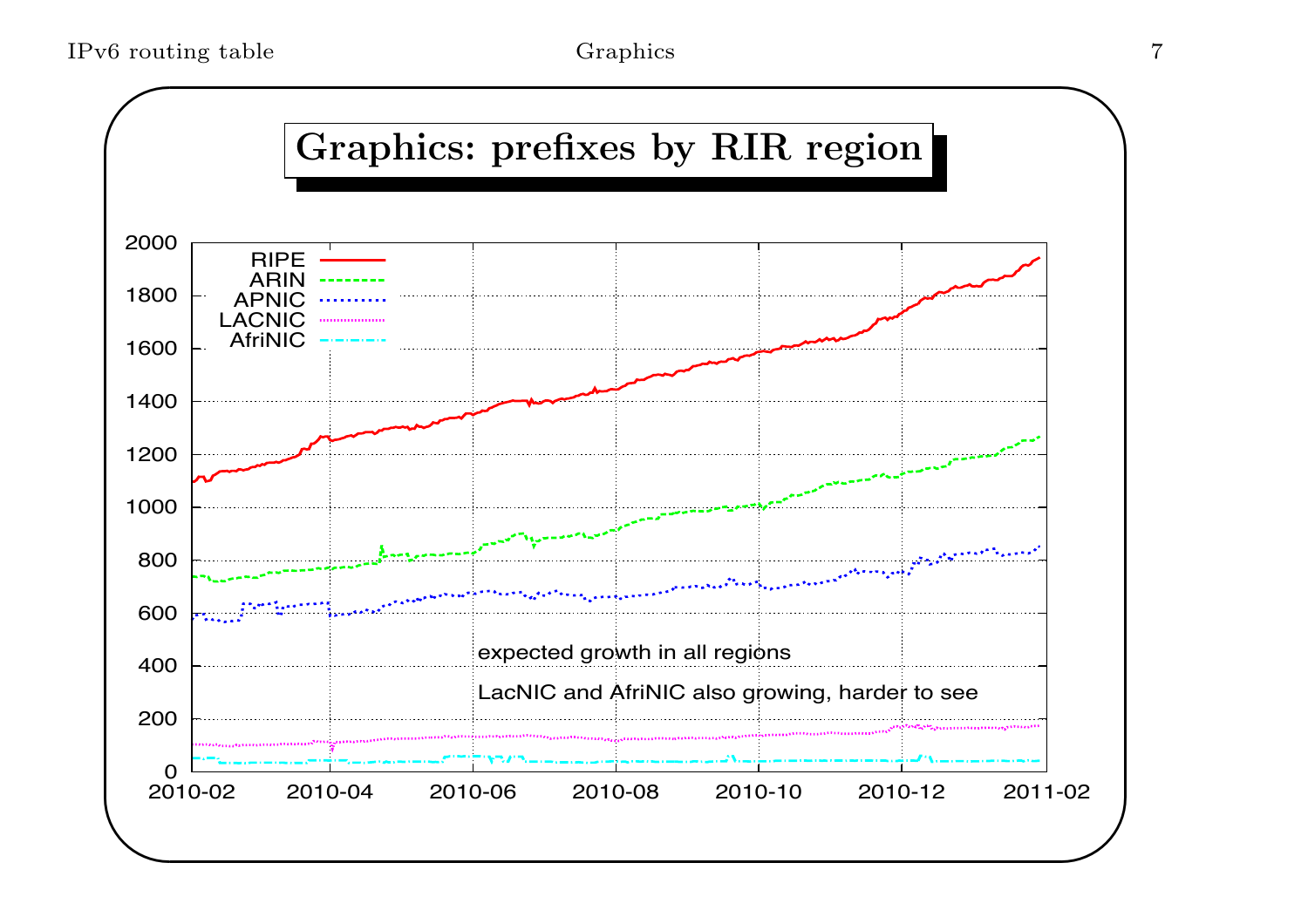

note: graph shows top 8 countries by number of RIR allocations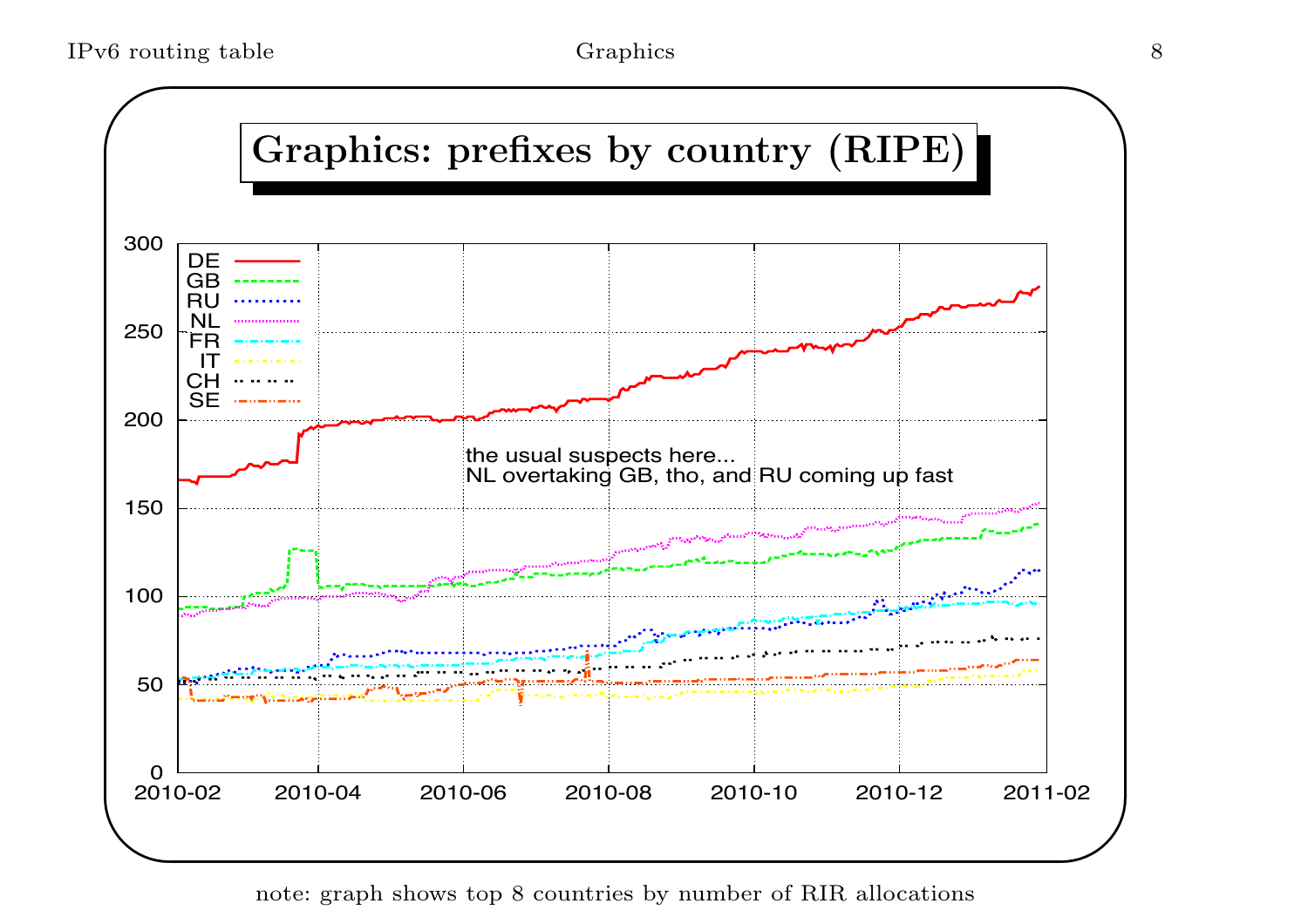

note: graph shows top 8 countries by number of RIR allocations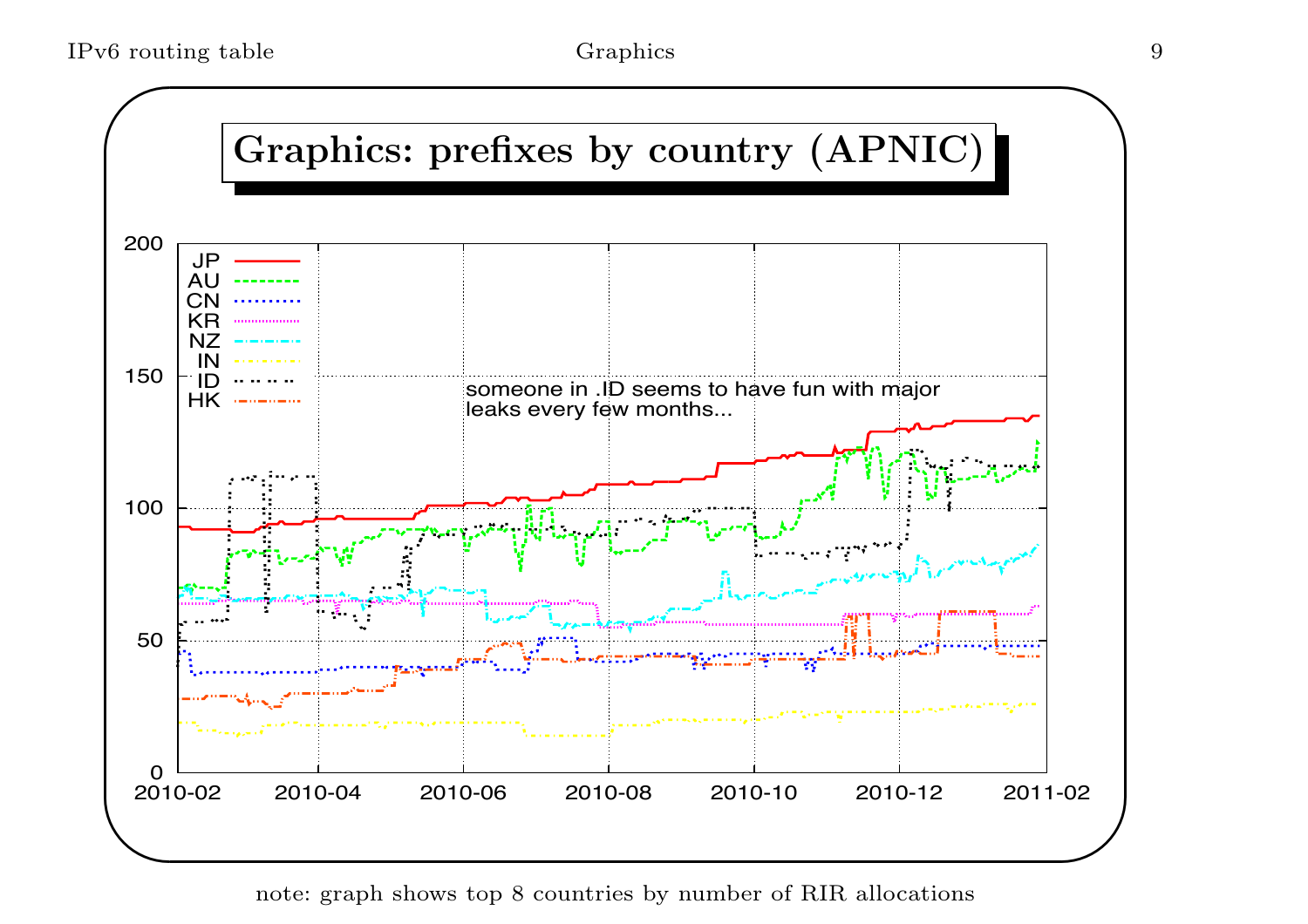

note: graph shows top 8 countries by number of RIR allocations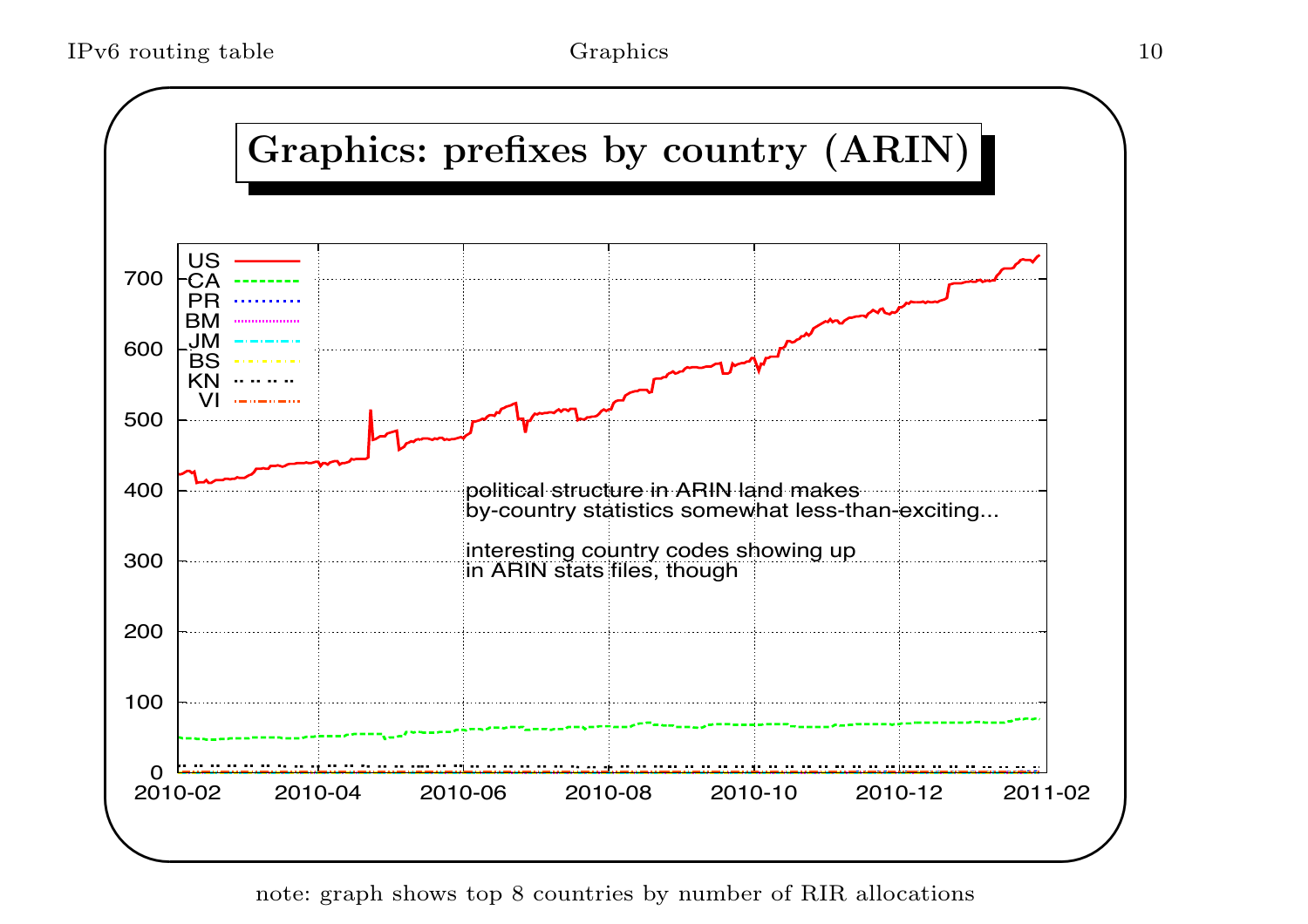

note: graph shows top 8 countries by number of RIR allocations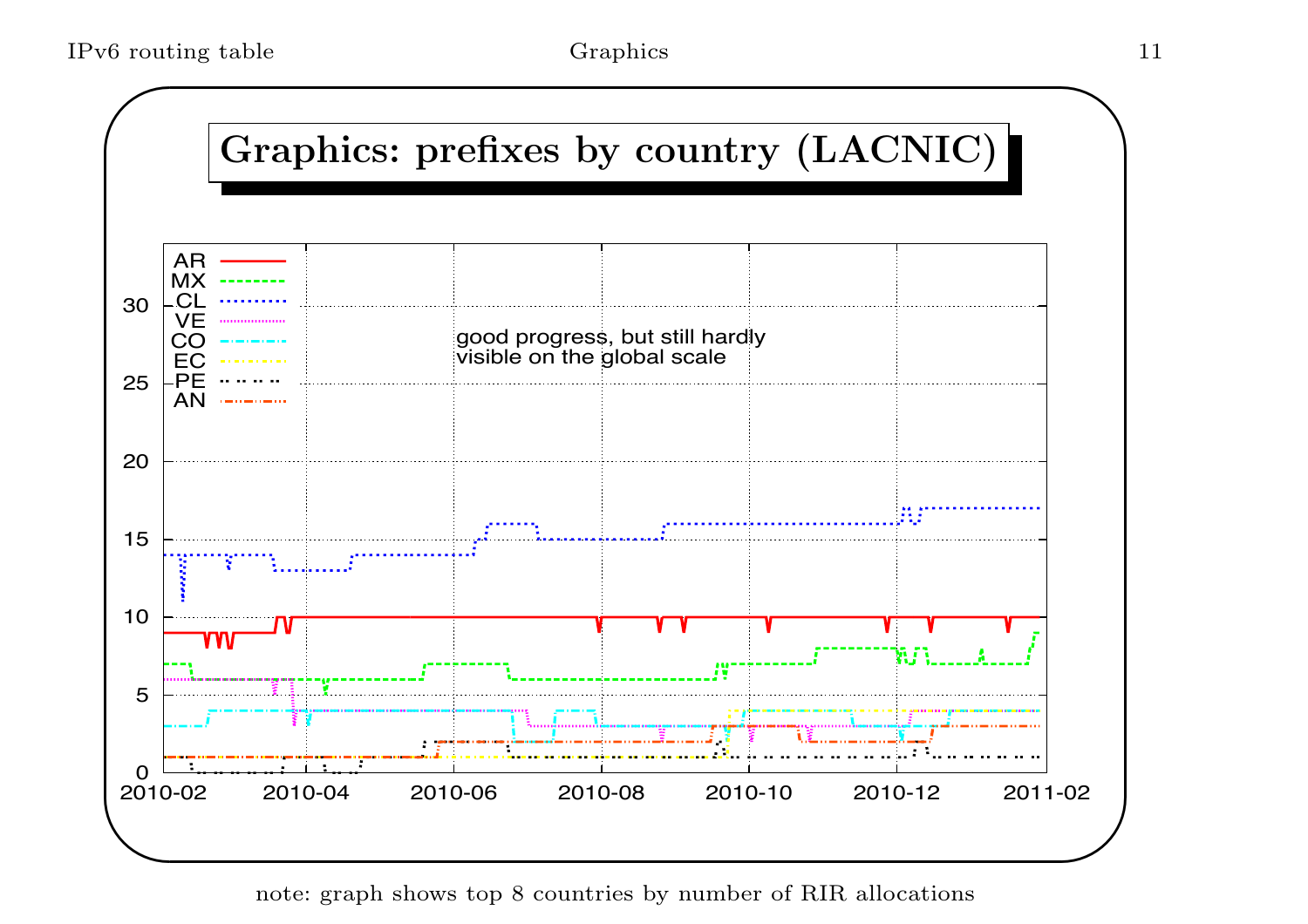

note: graph shows top 8 countries by number of RIR allocations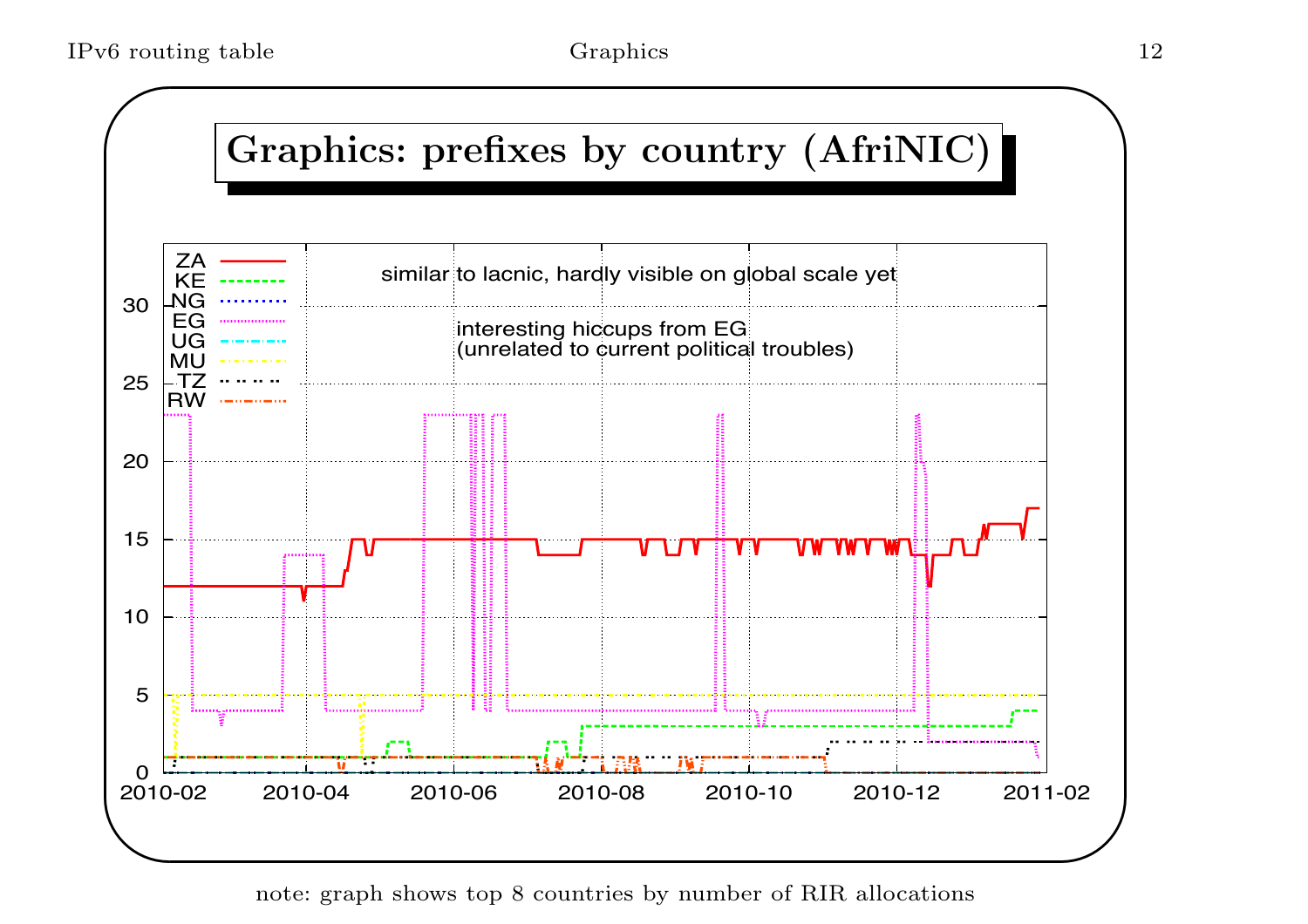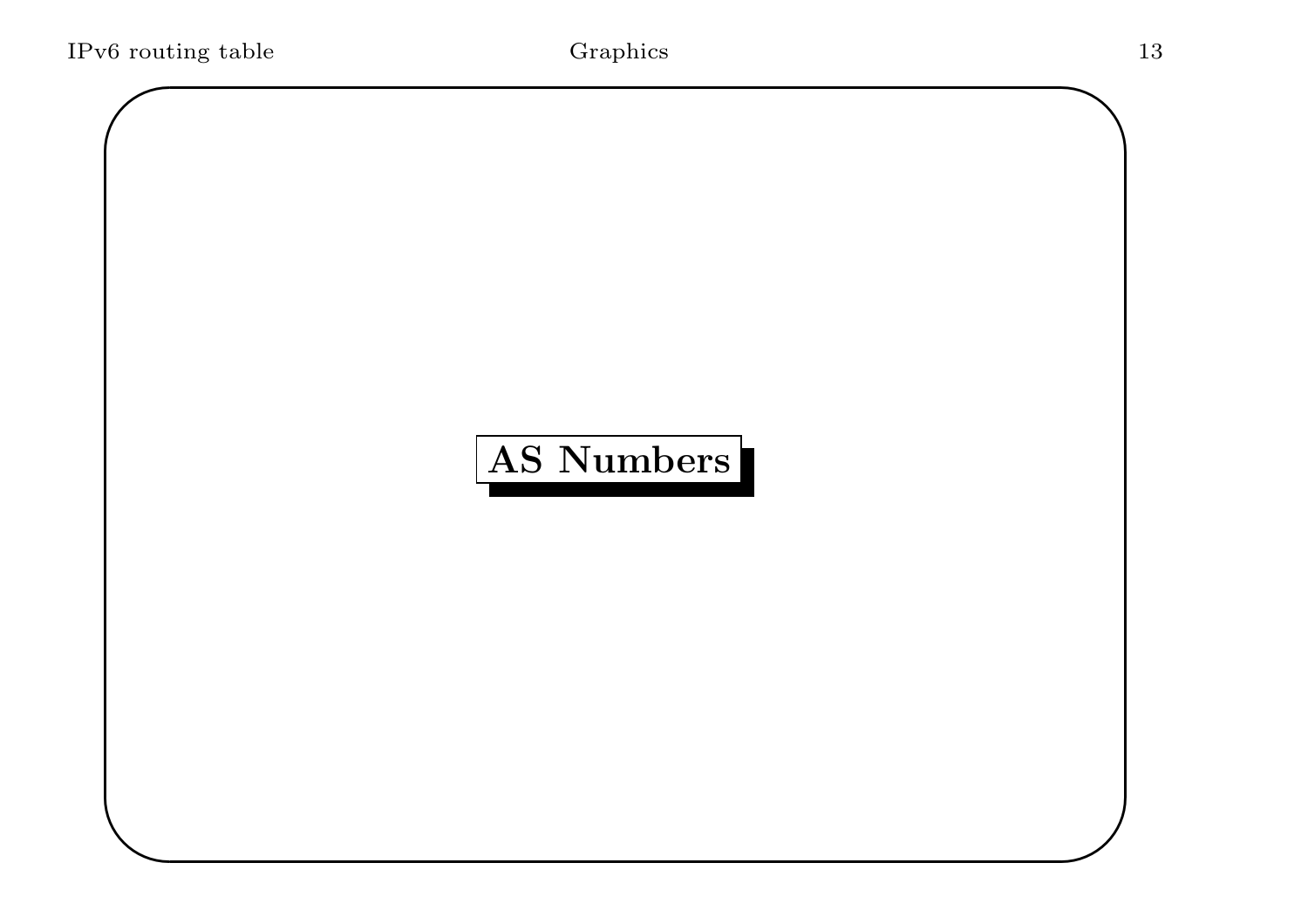✫

#### Numbers - AS numbers

- as of 2011-01-23: 2981 unique AS#s visible (2009-10-04: 1674)
	- 2214 origin-only ASes (no transit paths seen) (1207)
	- 706 ASes originate & give transit (419)
	- 61 transit-only ASes (e.g. 276, 567, 1998, 6667, . . . ) (48)
- different number of prefixes announced
	- 2457 ASes originate 1 prefix (1403)
	- 265 ASes originate 2 prefixes
	- 77 ASes originate 3 prefixes
	- 42 ASes originate 4 prefixes
	- 79 ASes with "more than that", max. is 39  $\&$  40 prefixes
- note: all paths observed from AS5539
- note: numbers skewed by ~36 4-byte-ASes (old collector sw)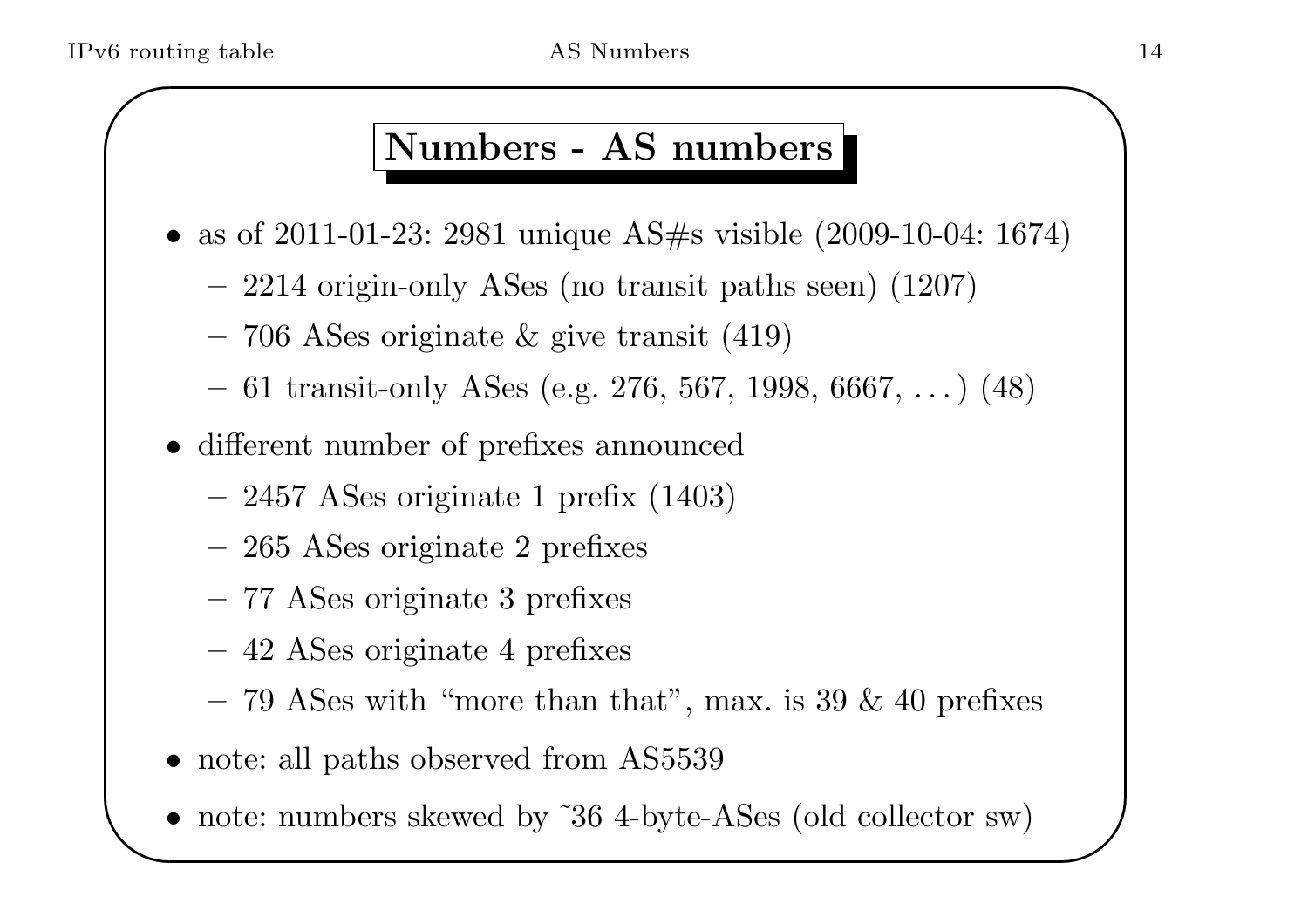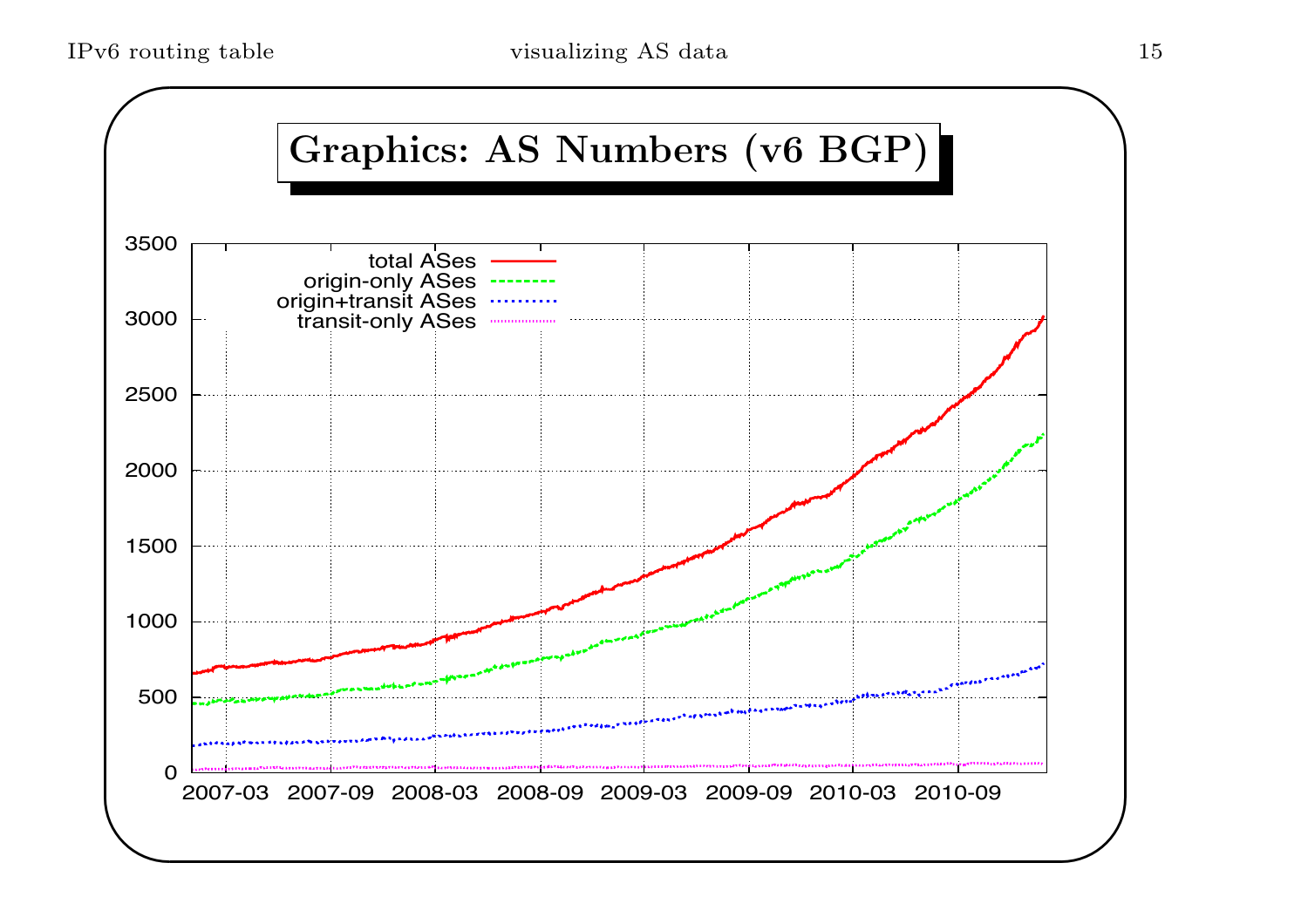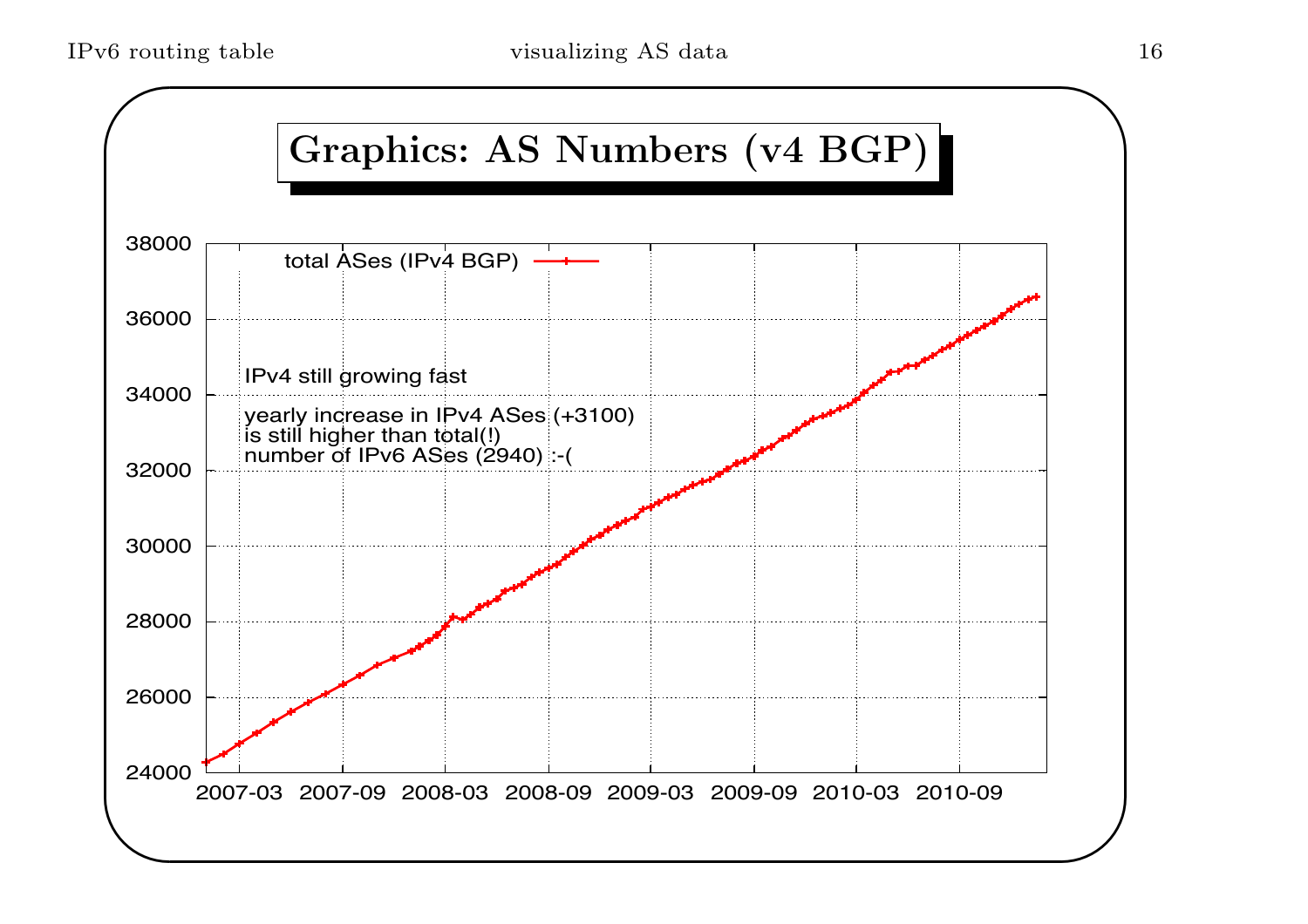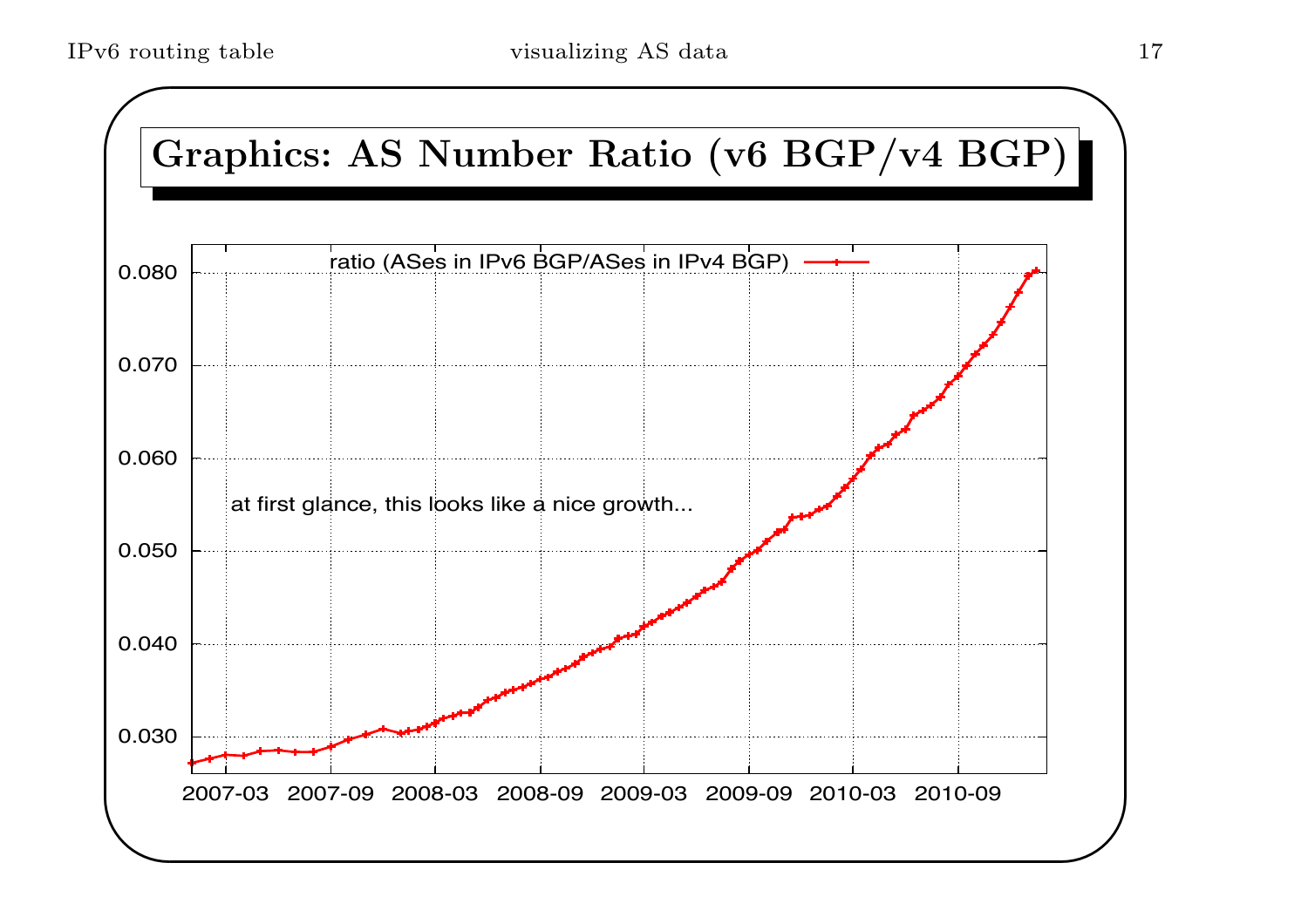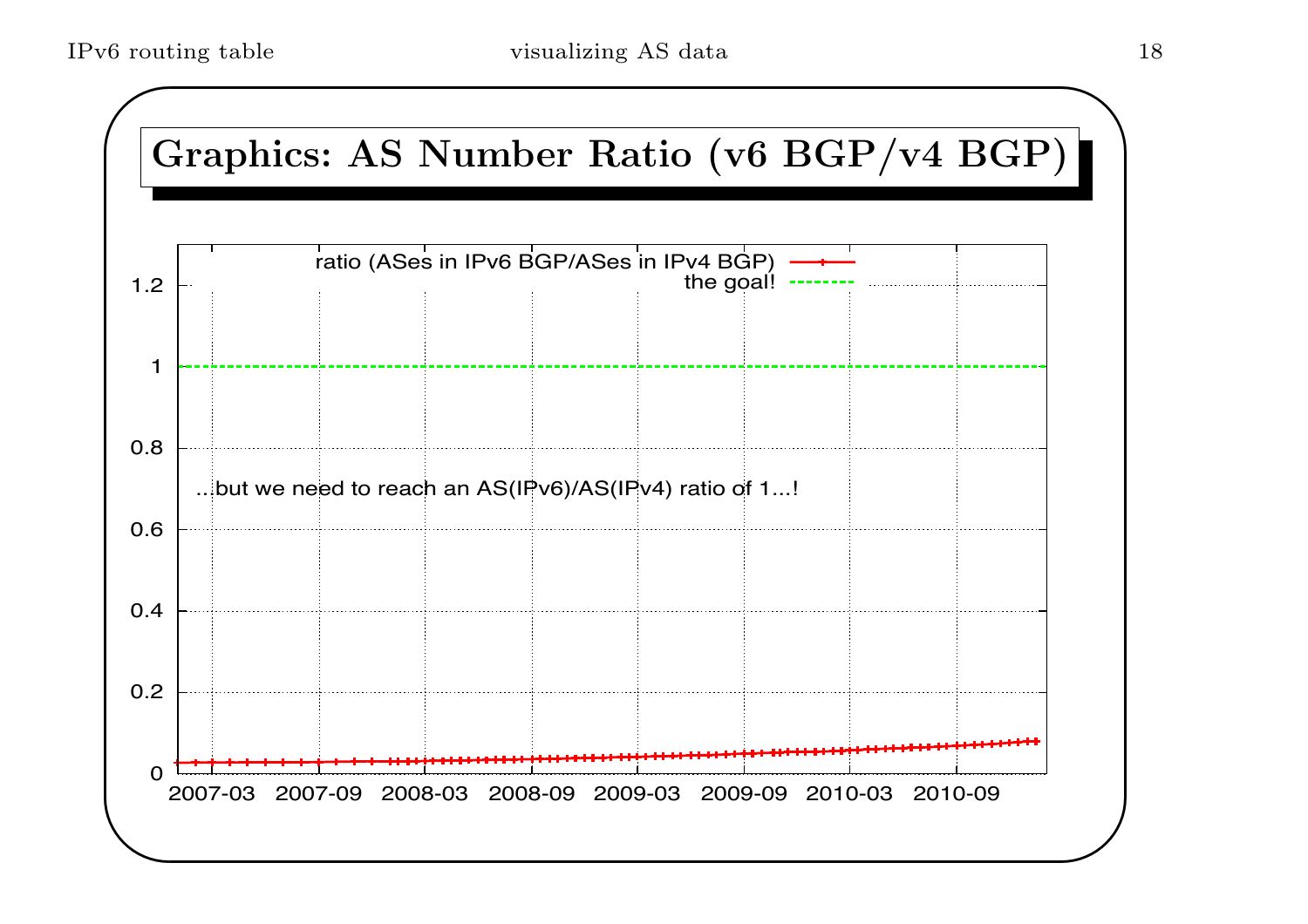✫

### Numbers: ASes and AS ratio

- so we see nice growth in ASes participating in IPv6 BGP
- ... but IPv4 BGP growth is still very fast
- ratio of "ASes with IPv6" to "ASes with IPv4" is growing
- ratio is not growing fast enough!
- at the current growth rate, it will take  $6+$  years for all ASes to have IPv6
- brace yourself for the impact!

(. . . insert small picture of train wreck here)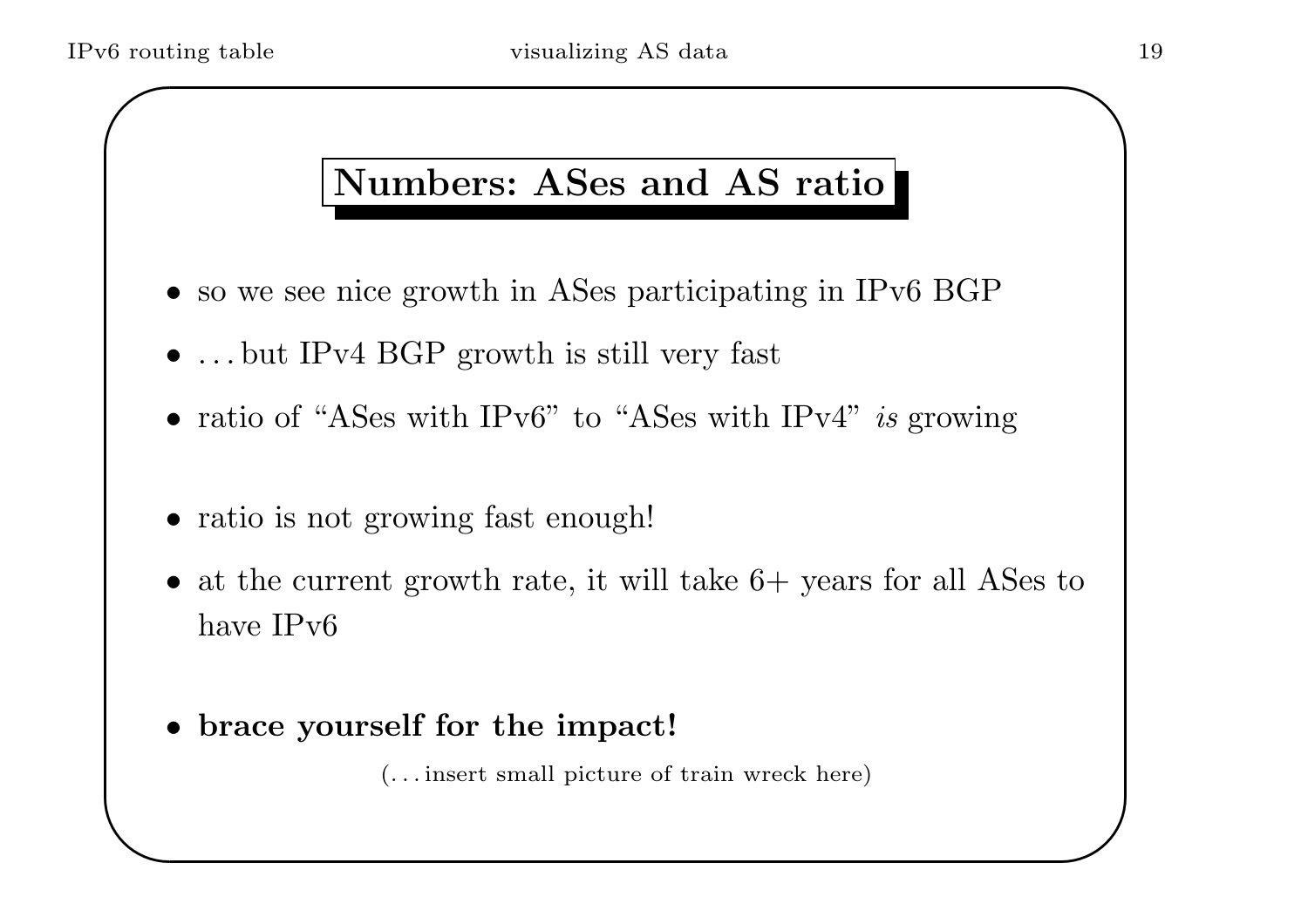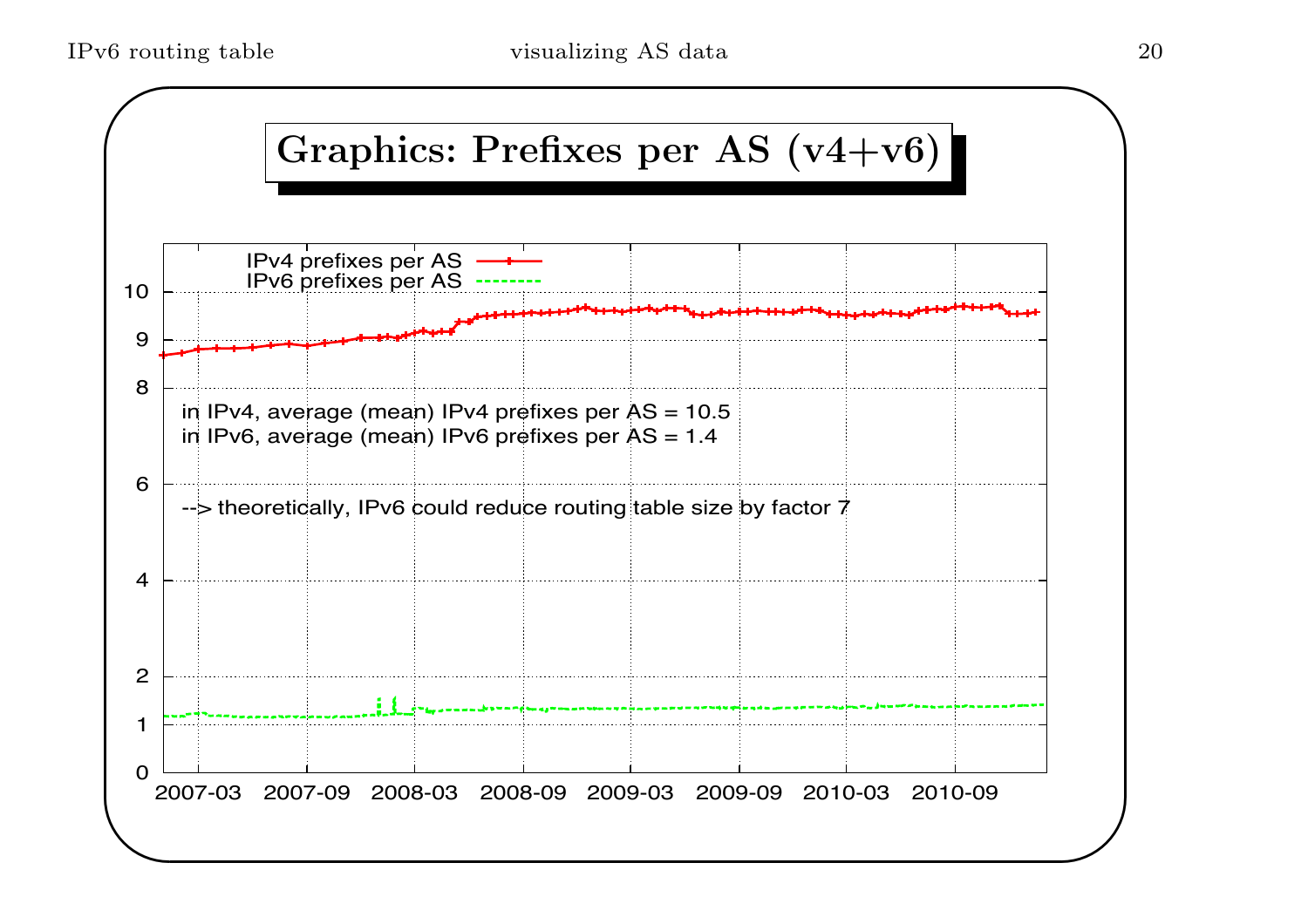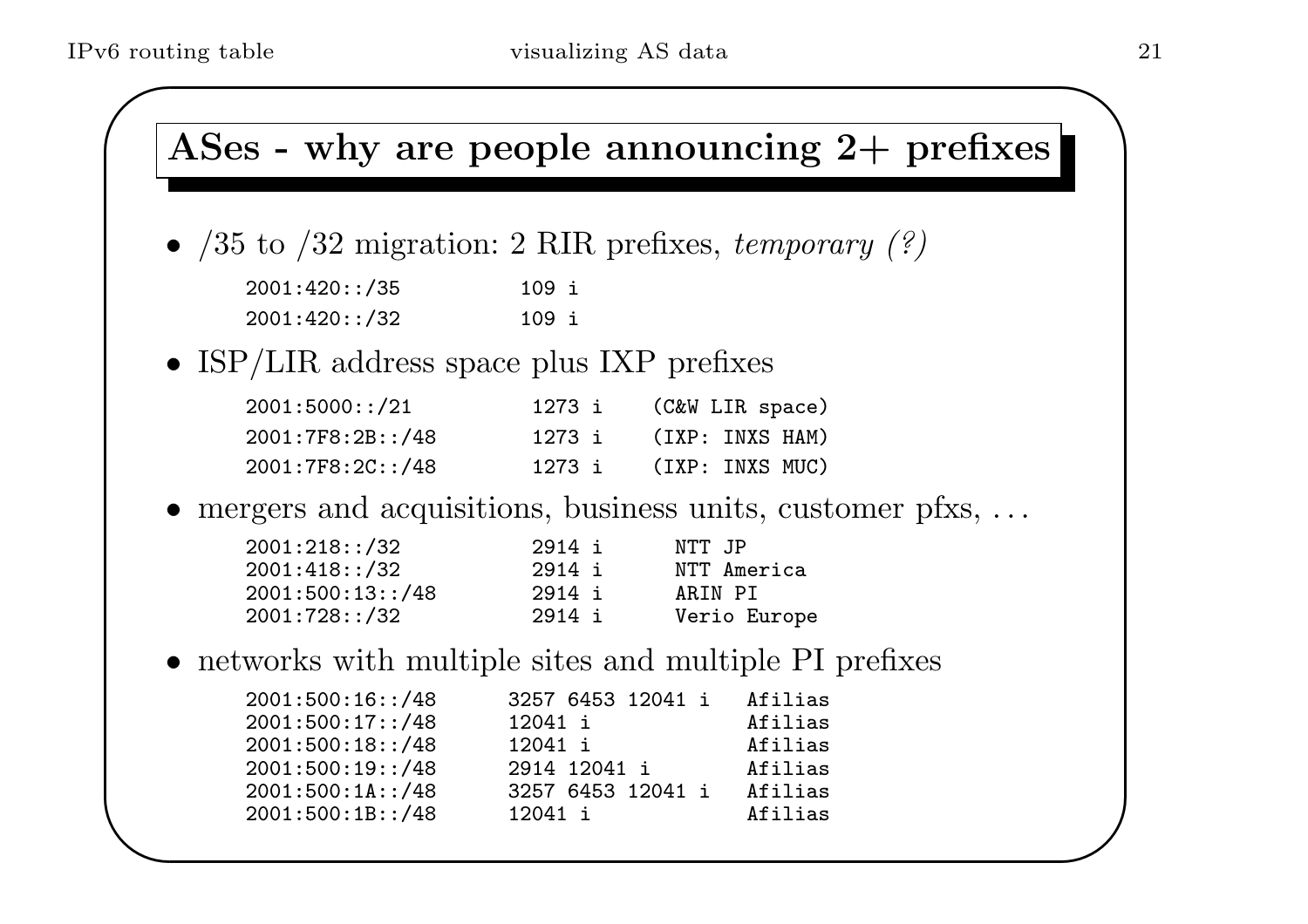# Looking at Prefixes again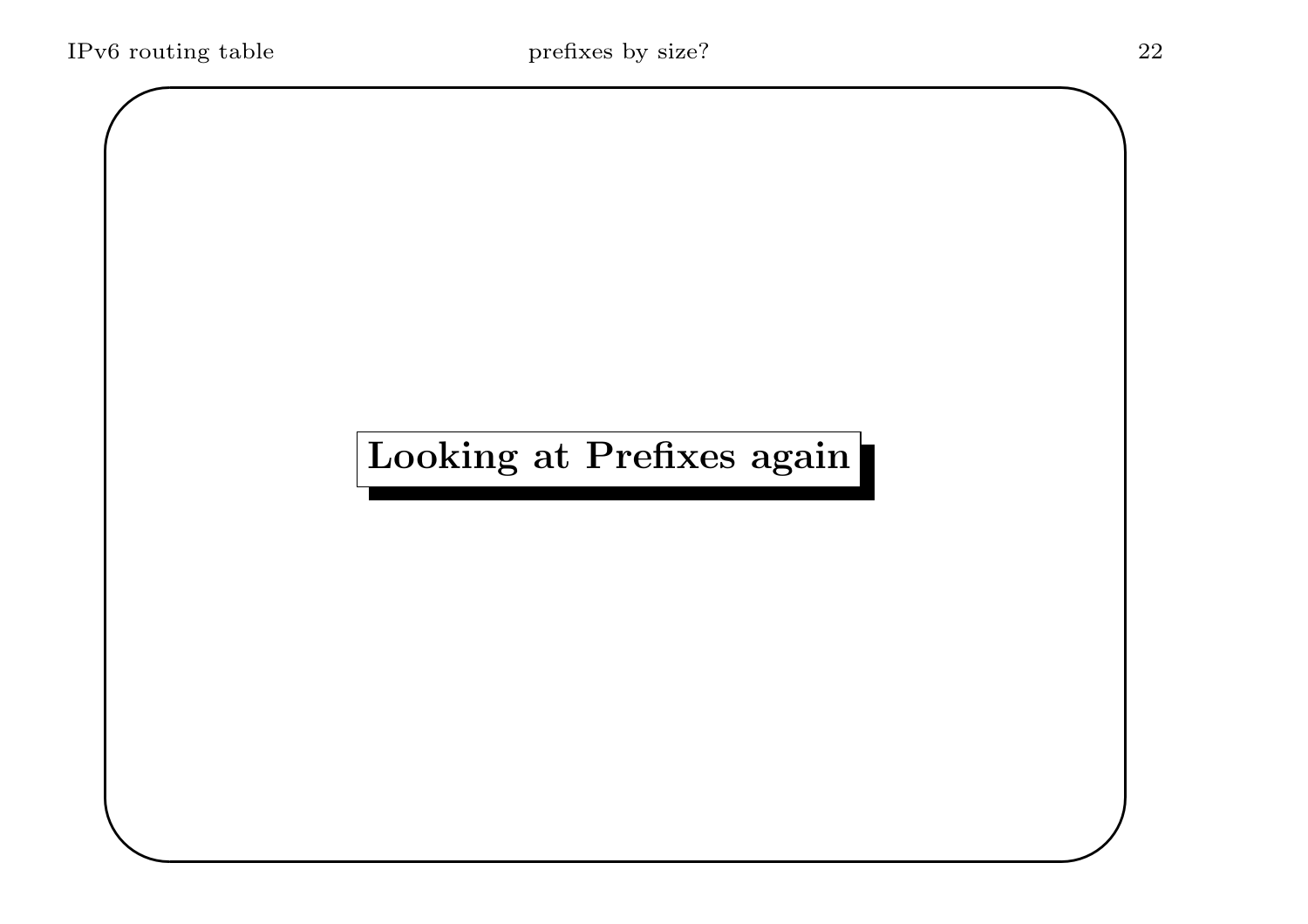#### Numbers - Prefixes

As of 2011-01-23: 4210 prefixes in total (2009-10-02: 2232)

| n               | global         | <b>RIPE</b>    | <b>APNIC</b>   | <b>ARIN</b>    | Lacn.            | Afri.            | oth                   |  |
|-----------------|----------------|----------------|----------------|----------------|------------------|------------------|-----------------------|--|
| /16             |                |                |                | $\Omega$       | $\left( \right)$ | $\left( \right)$ |                       |  |
| /19             | $\overline{2}$ | $\overline{2}$ |                |                |                  |                  |                       |  |
| /2023           | 14             |                |                |                | ( )              |                  |                       |  |
| $^{\prime}2427$ | 14             |                | 3              | $\overline{2}$ | $\left( \right)$ |                  |                       |  |
| $^{\prime}2831$ | 30             |                | 8              |                | 5                |                  | 1                     |  |
| $^{\prime}32$   | 2482           | 1397           | 408            | 528            | 112              | 31               | 6                     |  |
| /3334           | 77             | 36             | 20             | 13             | 8                | $\theta$         |                       |  |
| /35             | 54             | 14             | 32             | 8              | $\theta$         |                  |                       |  |
| /36             | 78             | 24             | 36             | 16             | $\overline{2}$   |                  |                       |  |
| /3739           | 13             | $\overline{4}$ |                | 6              | 0                |                  |                       |  |
| /40.41          | 118            | 19             | 10             | 85             | 3                | $\overline{2}$   |                       |  |
| /4247           | 101            | 32             | 21             | 56             | $\overline{0}$   | $\overline{0}$   | O                     |  |
| 48              | 1188           | 344            | 282            | 517            | 36               | 8                |                       |  |
| 4963            | 11             | 3              | 3              | $\overline{5}$ | $\theta$         | $\theta$         |                       |  |
| 64.128          | 17             | 10             | $\overline{2}$ | $\overline{5}$ | $\theta$         | $\overline{0}$   | $\mathbf{\mathbf{0}}$ |  |
|                 |                |                |                |                |                  |                  |                       |  |
|                 |                |                |                |                |                  |                  |                       |  |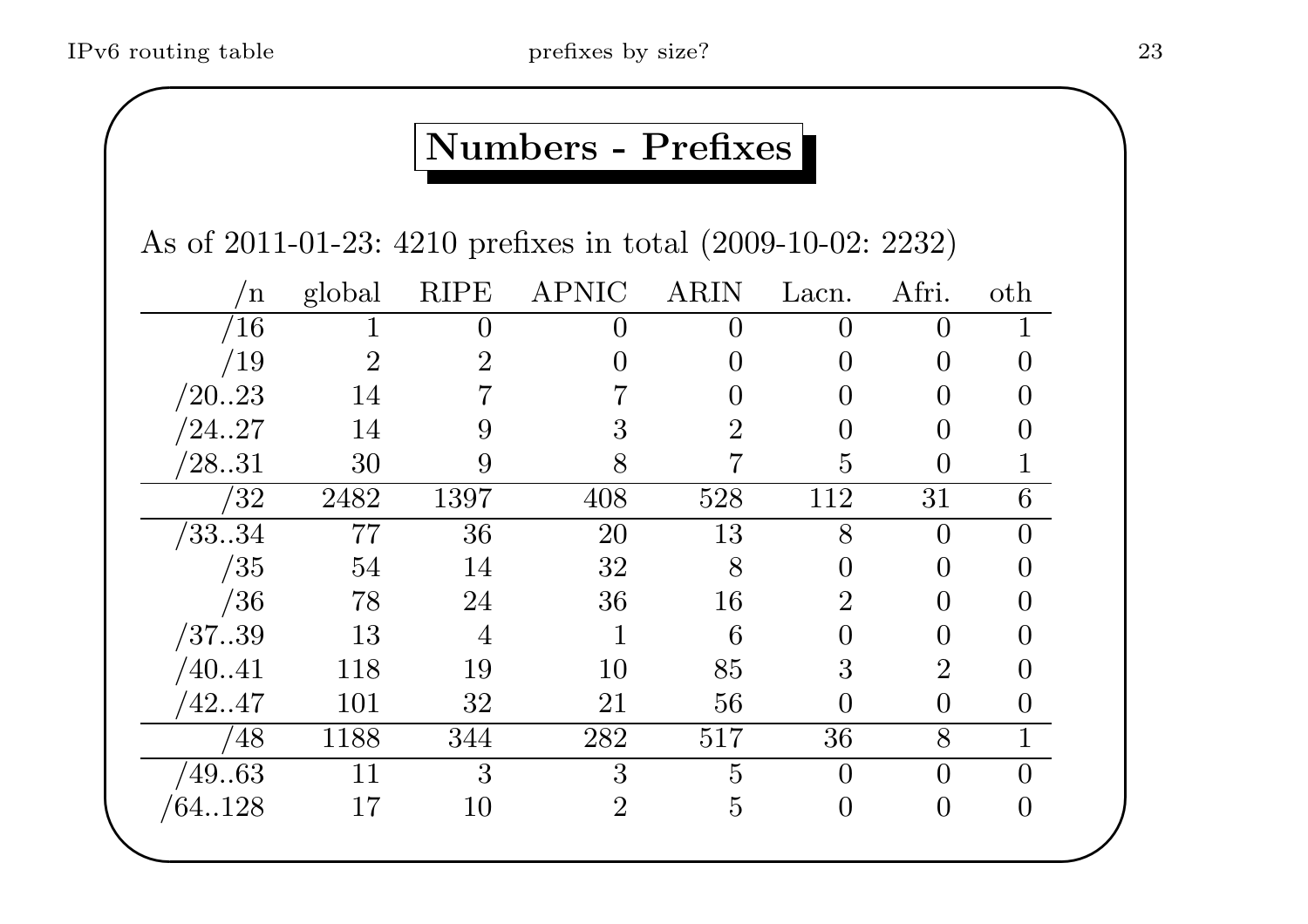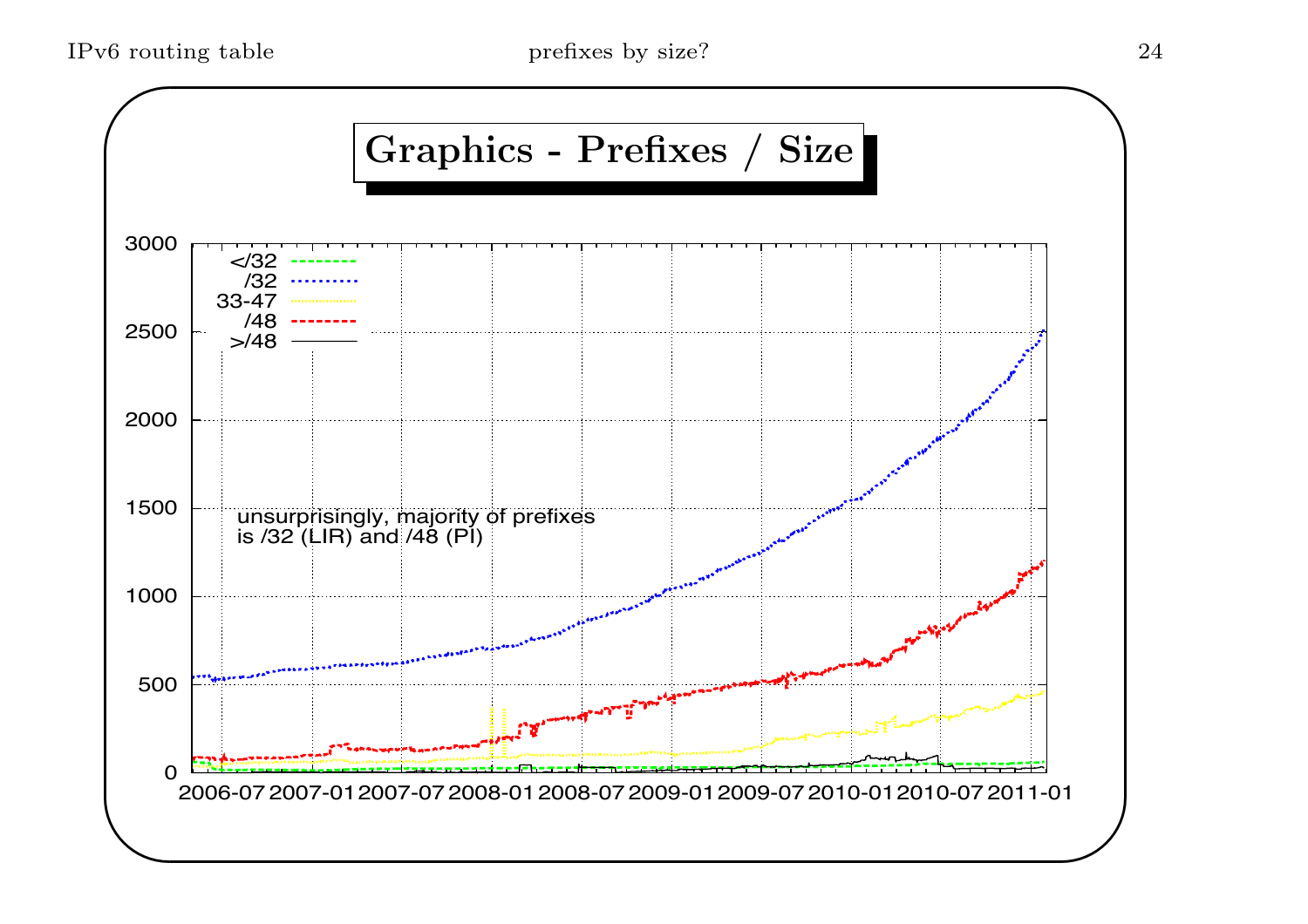# Allocations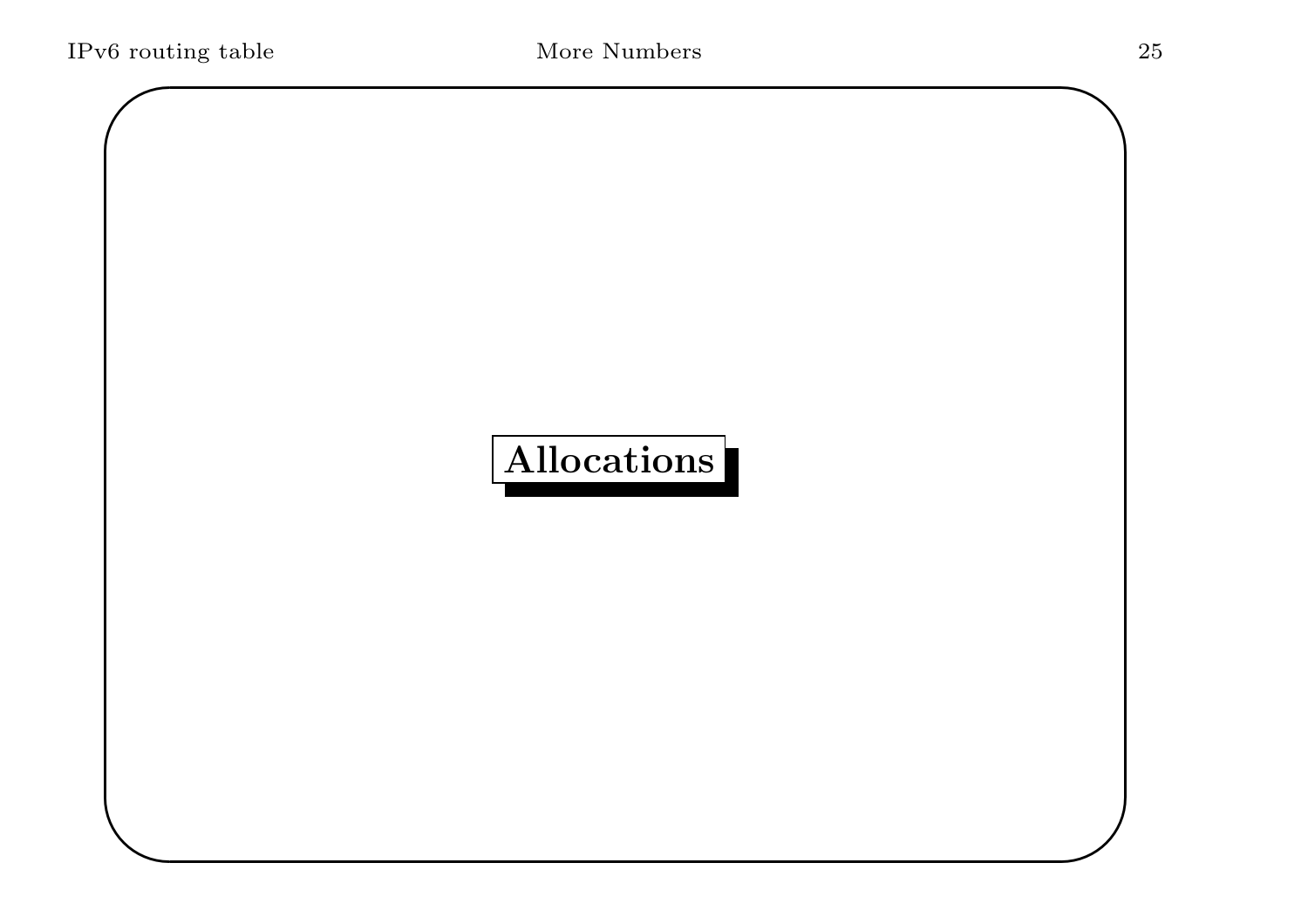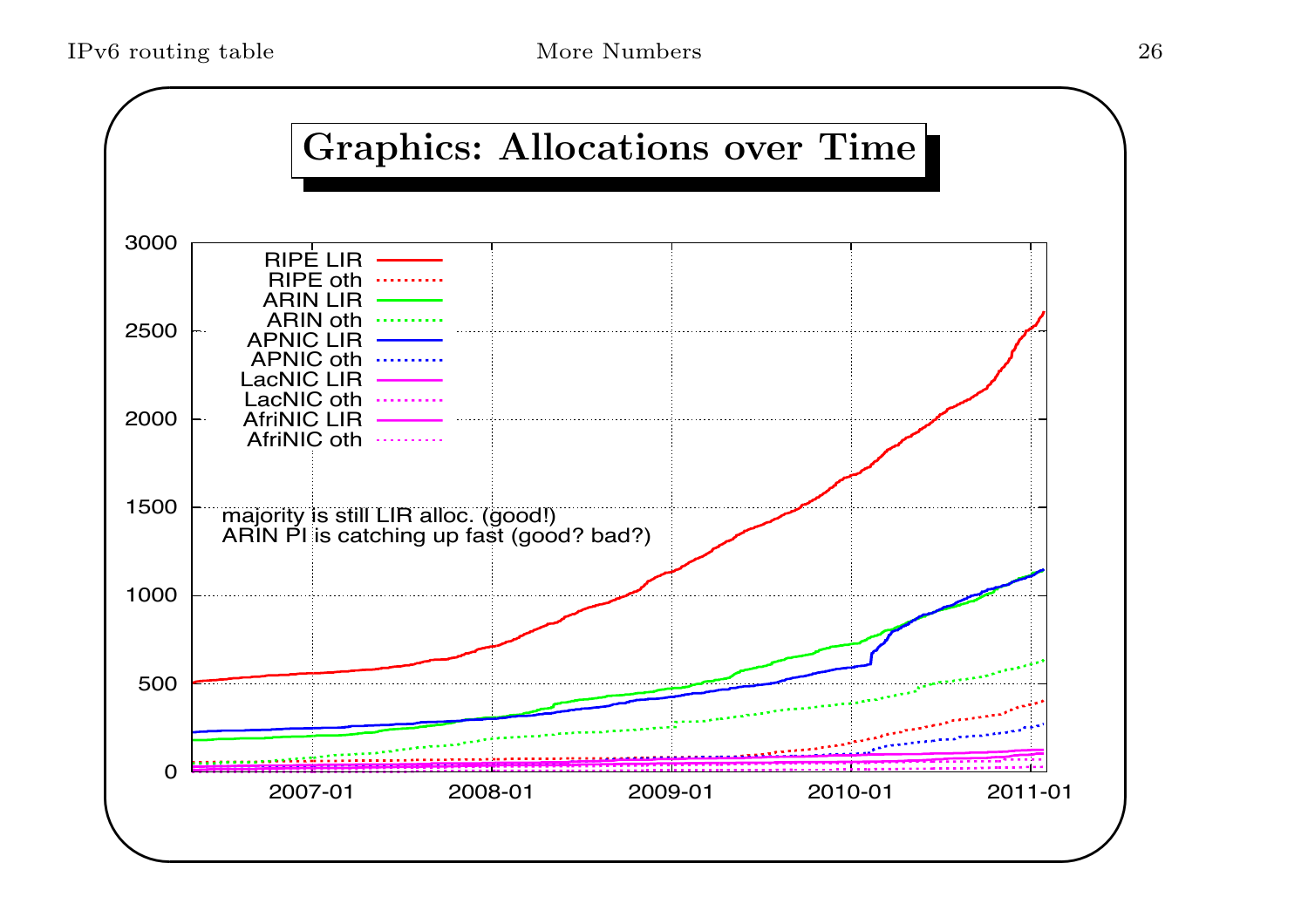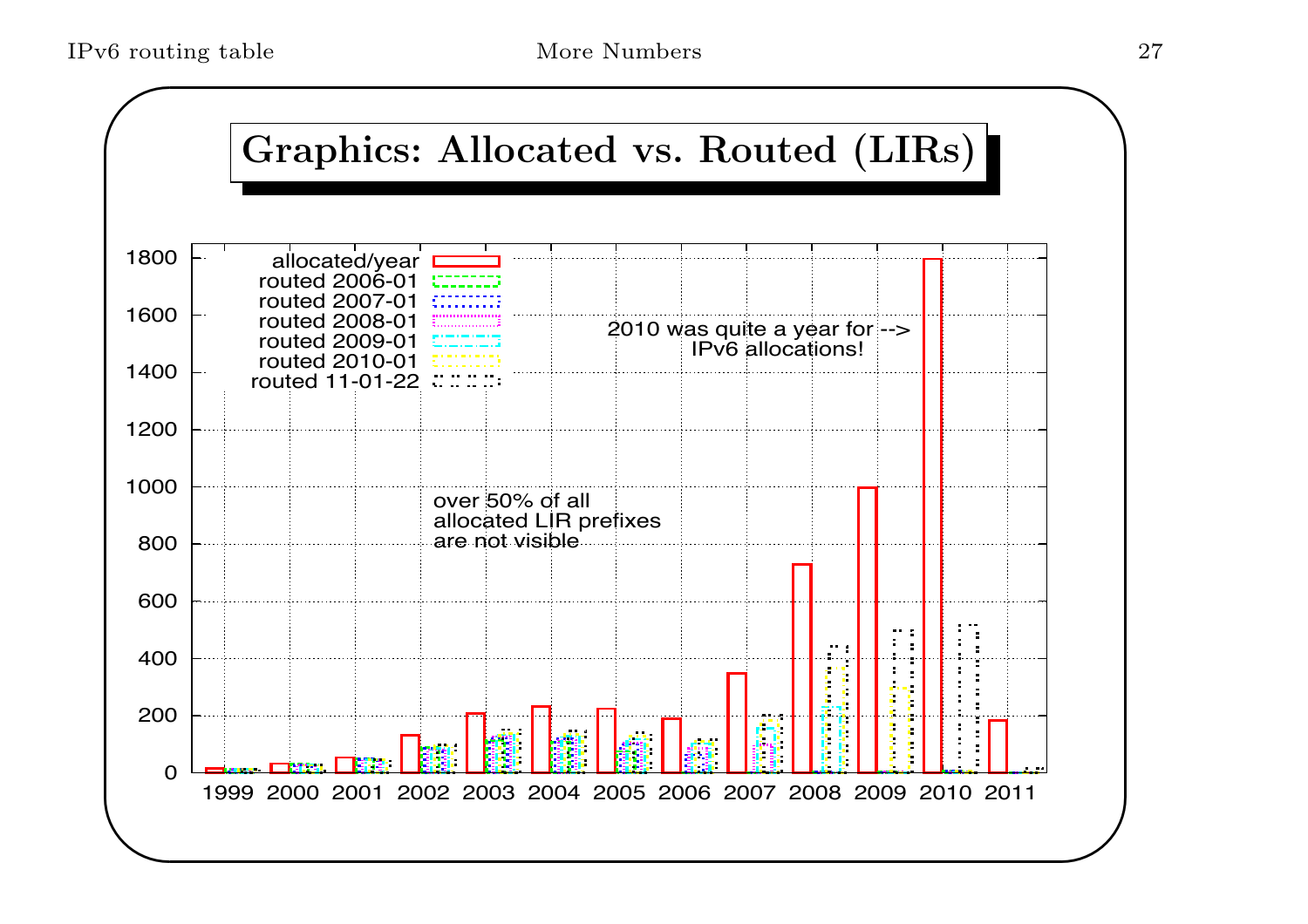|               | Allocated vs. Routed - by region & class |        |                |        |                  |          |
|---------------|------------------------------------------|--------|----------------|--------|------------------|----------|
| <b>RIR</b>    | type                                     | alloc. | visible        | perc.  | subnets          |          |
| <b>ARIN</b>   | <b>LIR</b>                               | 1137   | 487            | 43\%   | 430              |          |
|               | <b>IXP</b>                               | 29     | $\Omega$       | $0\%$  | $\left( \right)$ |          |
|               | Critical Inf.                            | 122    | 46             | 38%    | 63               |          |
|               | PI                                       | 466    | 129            | 28\%   | 492              | $(*)$    |
| <b>APNIC</b>  | <b>LIR</b>                               | 1142   | 414            | 36%    | 334              |          |
|               | <b>IXP</b>                               | 20     | $\mathbf{1}$   | $5\%$  | 3                |          |
|               | PI                                       | 248    | 53             | 31%    | 28               | $(\ast)$ |
| <b>RIPE</b>   | <b>LIR</b>                               | 2579   | 1410           | 55%    | 264              |          |
|               | <b>IXP</b>                               | 94     | 25             | 27%    | $\overline{0}$   |          |
|               | Anycast DNS                              | 28     | 19             | 68\%   | $\mathbf 1$      |          |
|               | PI                                       | 273    | 159            | 58\%   | 13               |          |
| <b>LACNIC</b> | <b>LIR</b>                               | 122    | 39             | 32\%   | 89               | (NIR)    |
|               | $Crit-Inf.+PI$                           | 74     | 23             | $32\%$ | 17               |          |
| AfriNIC       | <b>LIR</b>                               | 104    | 31             | $30\%$ | $\overline{5}$   |          |
|               | PI                                       | 28     | $\overline{5}$ | 18\%   | $\overline{0}$   |          |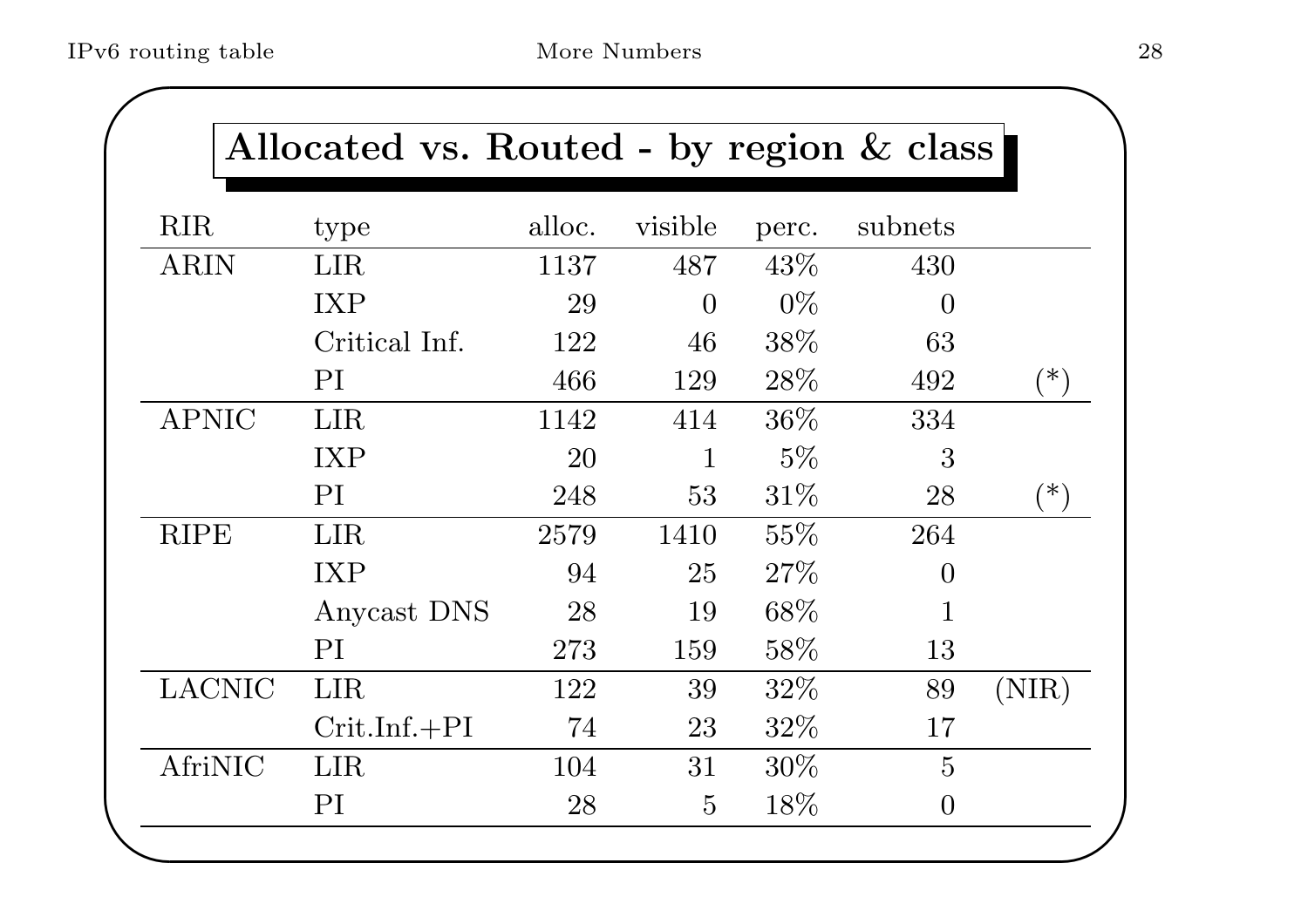# Weirdos

- this talk started out of a remark, "hey, there are some weird things in the BGP table, people might want to know about them"
- $\bullet$  well, some 9 years later, there *still* are weird things...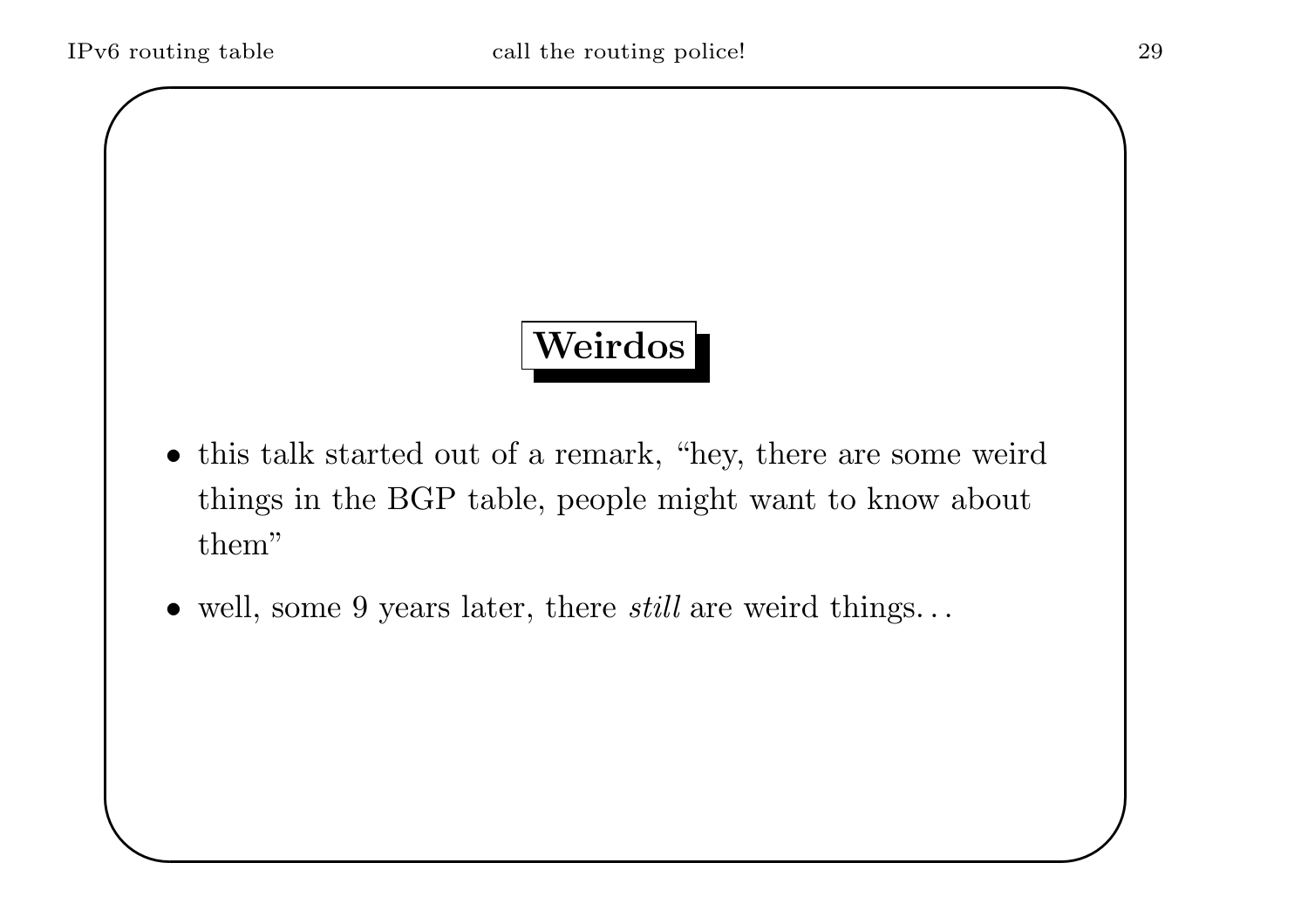

Network Path

✫

\* D000::/8 109 30071 6762 28716 i \* i 3257 6762 28716 i \* i 1273 6762 28716 i

- in Table  $2009/11/14-2010/01/15$
- D000:<sup>\*</sup> is completely outside IETF assigned unicast space
- upstream provider 6762 happily provides transit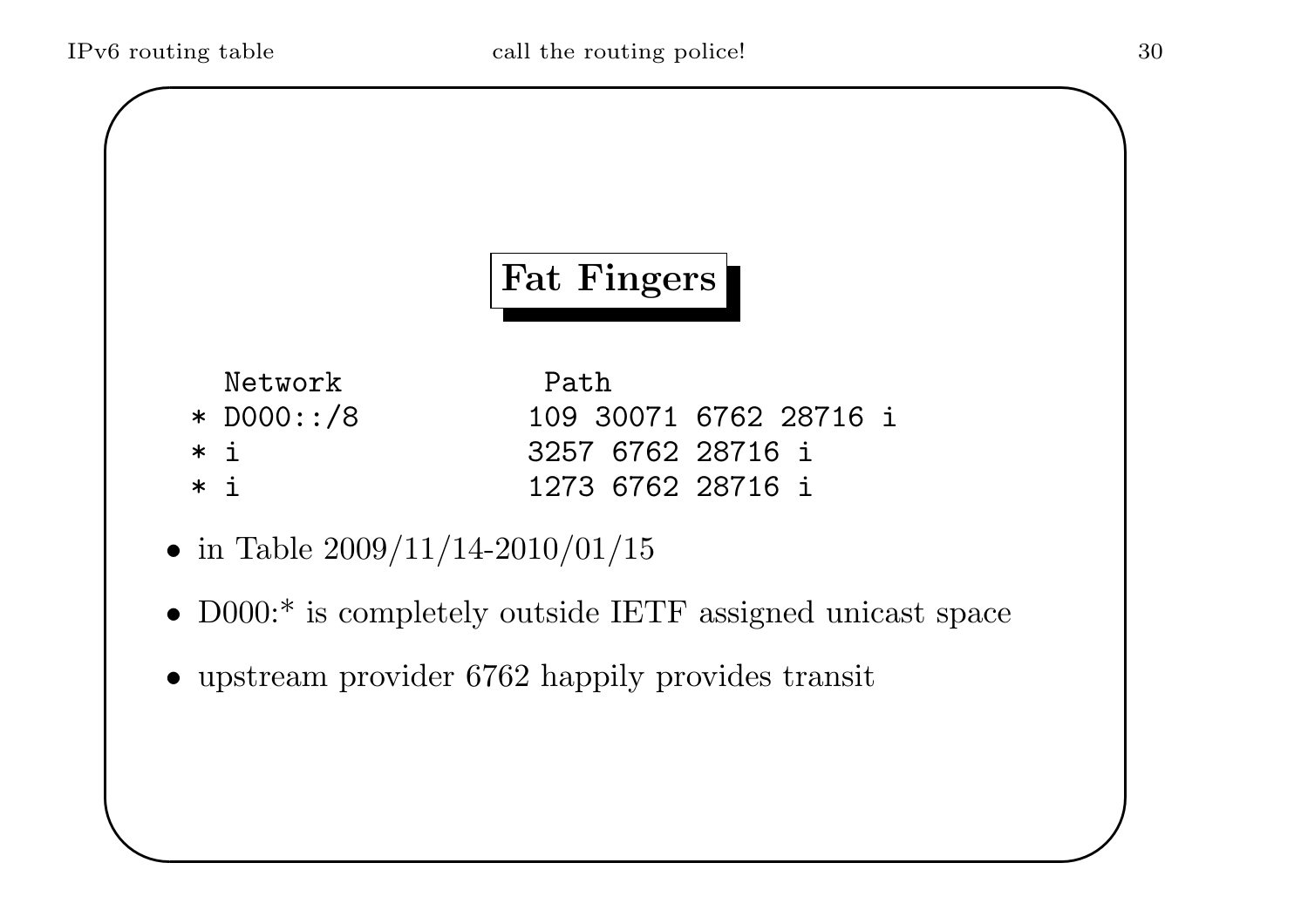✫

# More Fat Fingers

Network Path \* 2008:5A0::/32 109 6939 27792 i \* 3320 6939 27792 i \*>i 6939 27792 i

- in Table  $2010/12/10-2011/01/23$
- 2008:<sup>\*</sup> is not allocated by IANA to any RIR yet (bogon!)
- upstream provider 6939 happily provides transit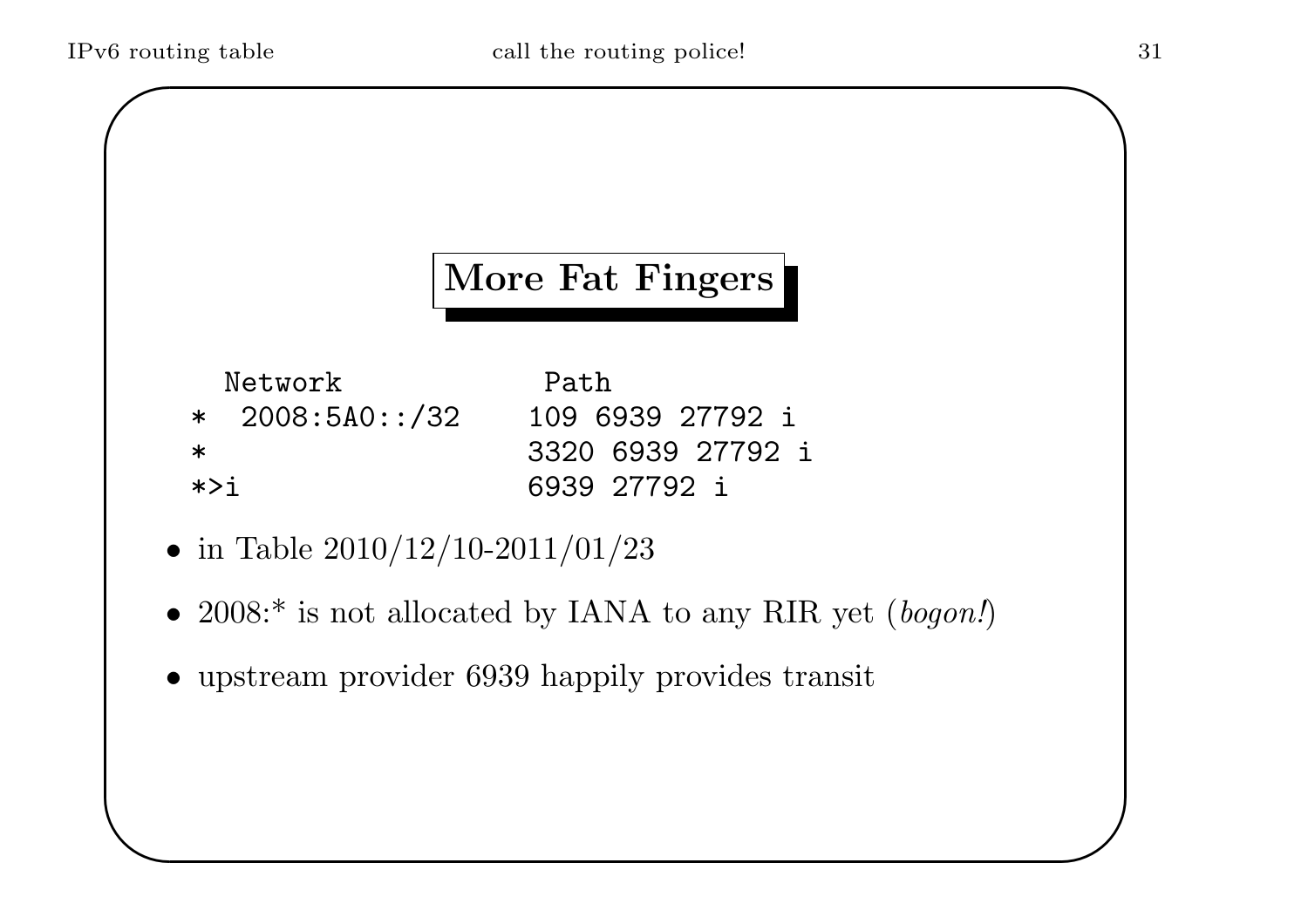✫

#### Really Fat Fingers

| Network                | Path |                                     |
|------------------------|------|-------------------------------------|
| $\star$ >i1A:F000::/24 |      | 3257 174 376 376 376 36786 i        |
| $*$ i                  |      | 3257 174 376 376 376 36786 i        |
| $* i1000::/8$          |      | 1273 174 376 376 376 i              |
| $*$ >i                 |      | 1273 174 376 376 376 i              |
| $* 10C0:1100::/24$     |      | 109 6175 1239 174 376 376 376 851 i |
| $*$                    |      | 1273 174 376 376 376 851 i          |

- in Table  $2010/05/15-2010/07/06$
- $1***.*$  is not allocated by IANA to any RIR yet (bogon!)
- upstream provider 174 happily provides transit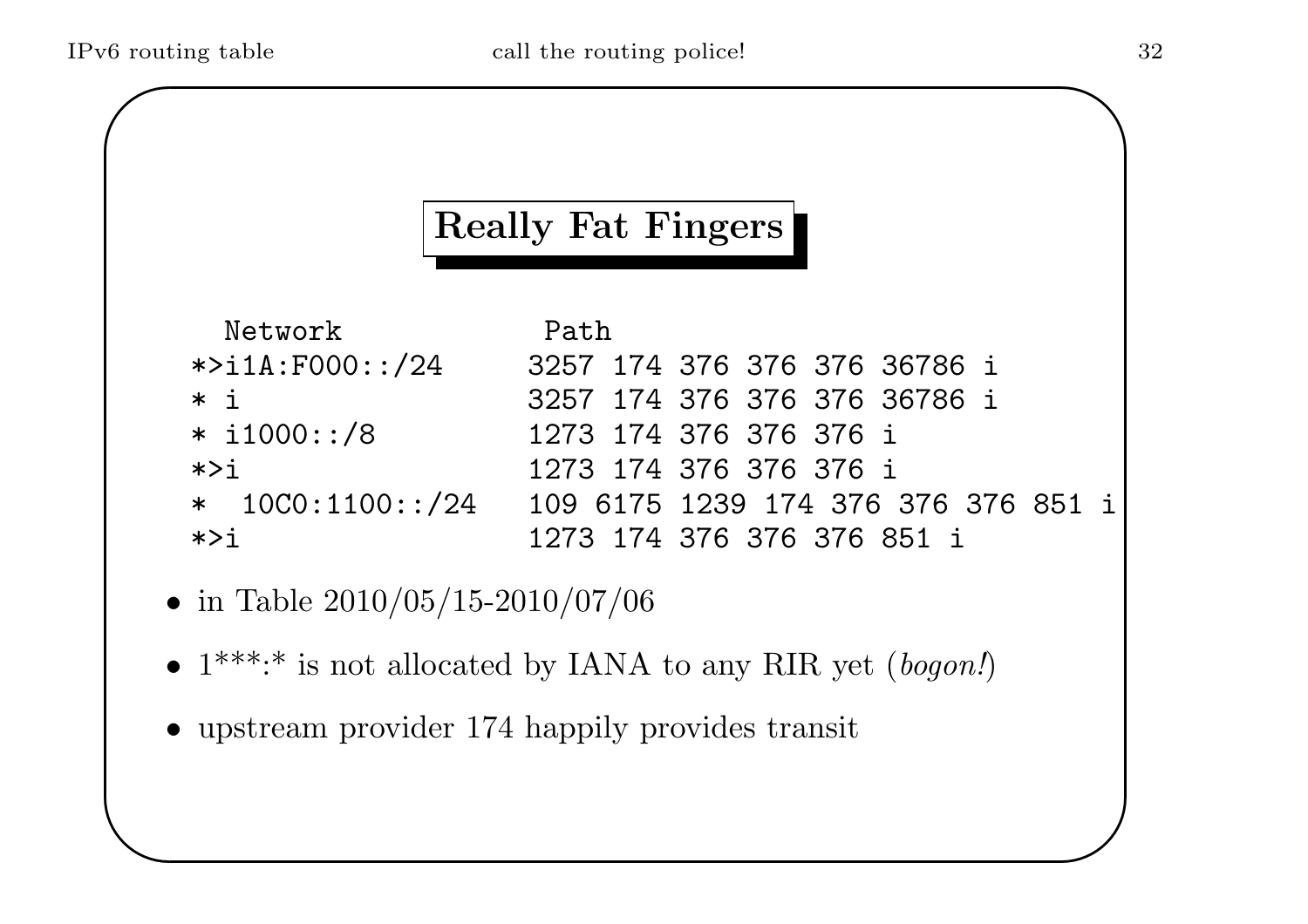✫

#### Do You Need More?

- there's a few more bogon prefixes in the IPv6 BGP table...
- typos at leaf nodes **do** happen
- but open and unfiltered transit setup at upstream ISP should be highly embarrassing - you are the experts, don't permit typos to propagate to the world
- prefix filtering for IPv6 BGP customers is straightforward "BGP 101"
- OTOH, the slow start in setting up IPv6 IRRs in most regions wasn't helping things either
- as of today, at least the 3 big RIRs have functional IPv6 IRR-DBs, so there is no excuse anymore for not filtering incoming customer BGP announcements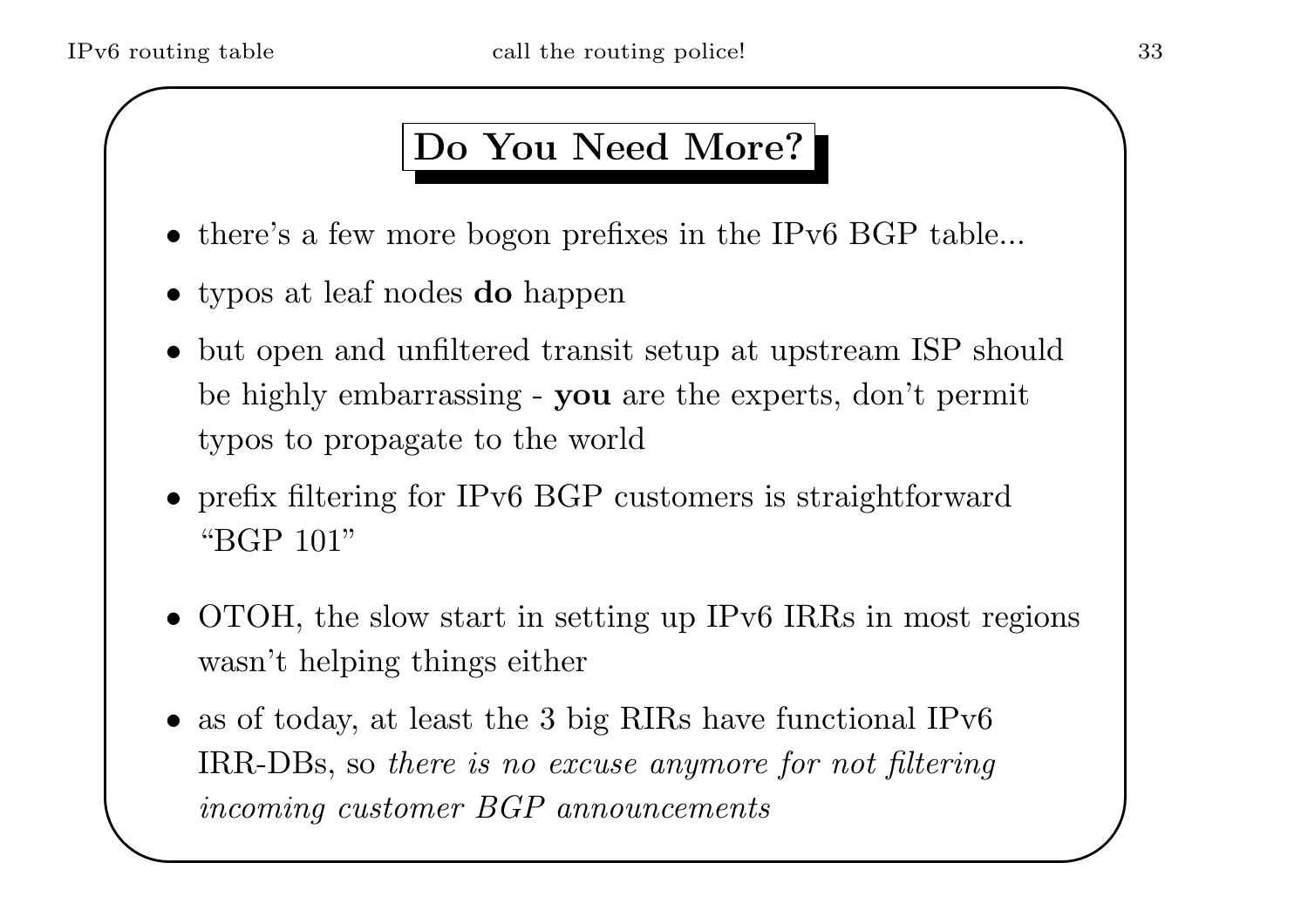✫

#### Most Specific Wins

• and the winner is...

|         | Network                    | Path                     |
|---------|----------------------------|--------------------------|
|         | $*$ 2001:1438:10:5::20/124 | 13237 8881 8881 196870 i |
| $*$ > i |                            | 8881 196870 i            |
|         | *> $2A02:28:4:2::/121$     | 13237 8359 i             |
|         | *> $2A02:28:4:2::1:0/127$  | 13237 8359 i             |
|         | *> $2A02:28:4:2:1:4:0/125$ | 13237 8359 i             |
|         |                            |                          |

- I think the winner is  $AS196870$  long  $AS\#$ , and long prefix!
- but seriously: whatever the outcome of the discussions about "how much deaggregation is OK?" - the usefulness of prefixes longer than a /48 in the global table is doubtful
- did I mention "filters on customer BGP sessions" already?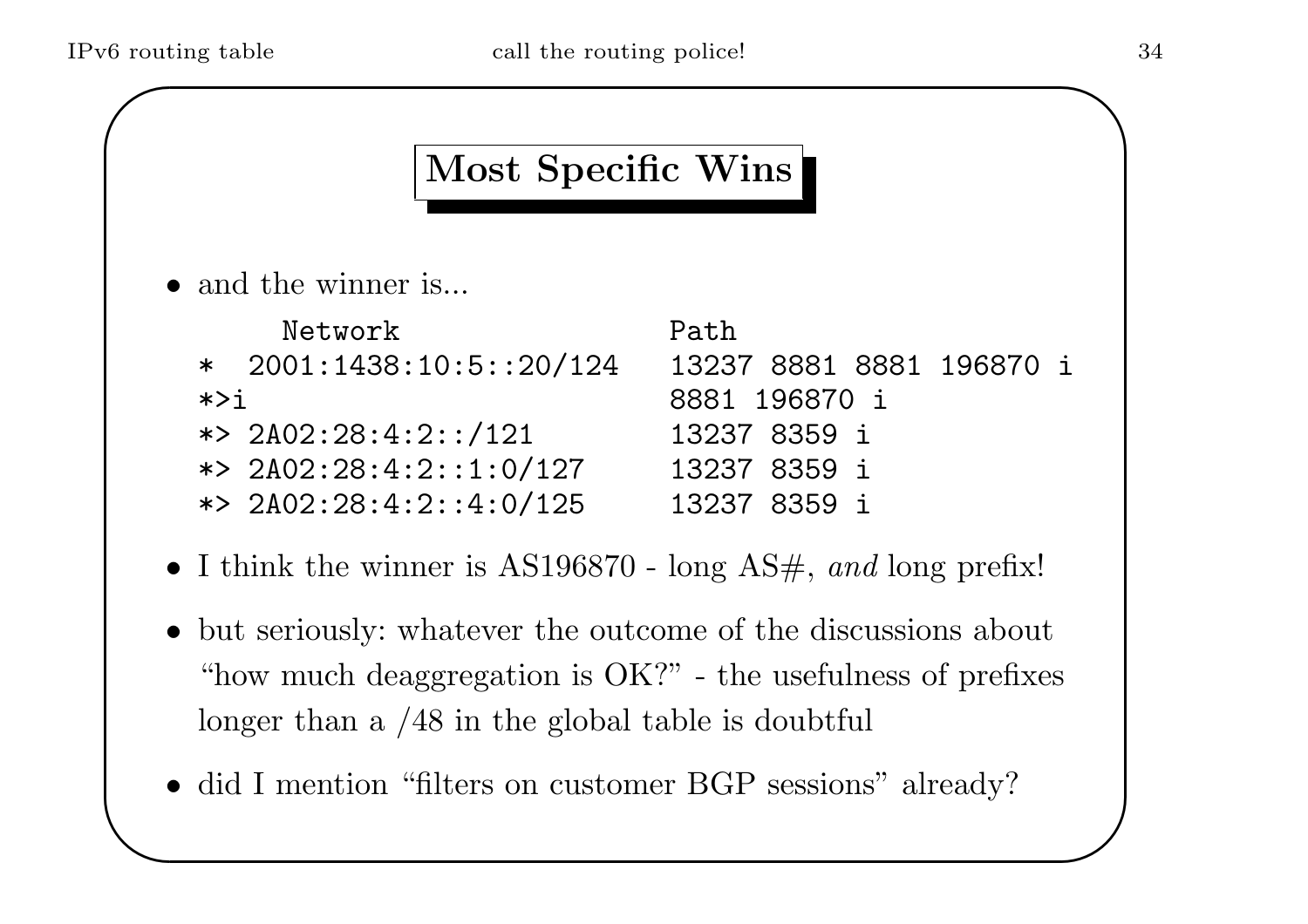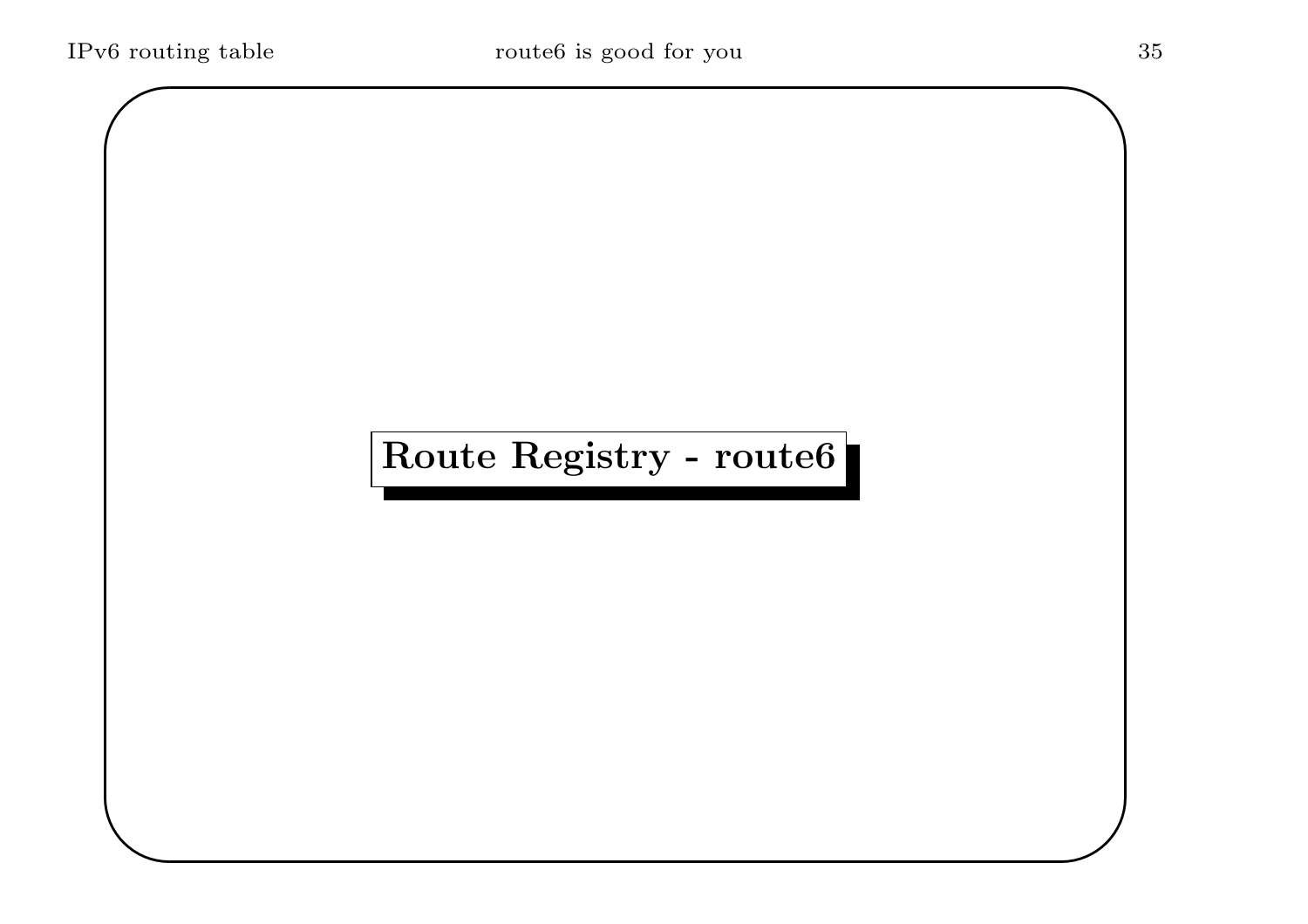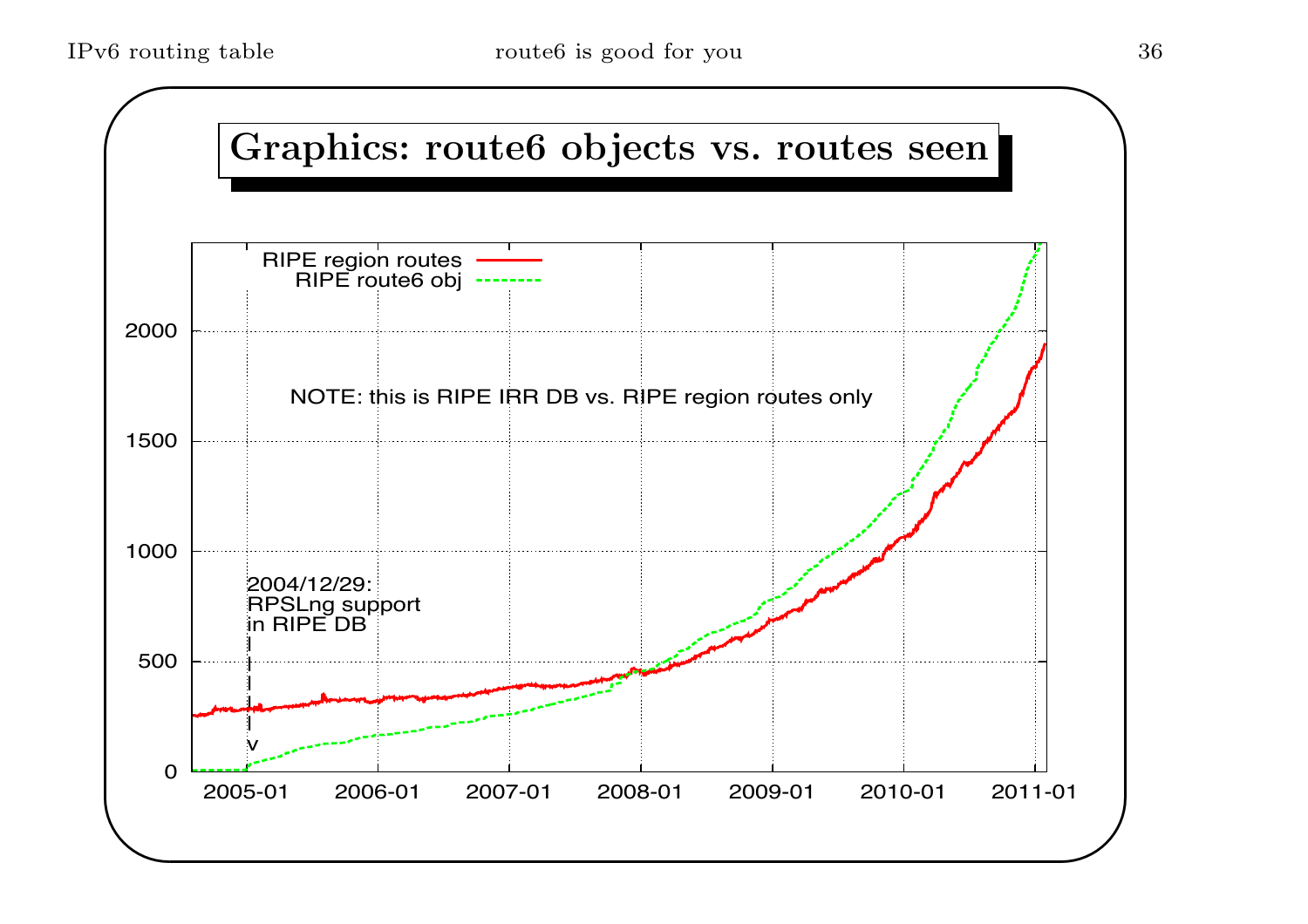### route6 correlation (RIPE region)

- on  $2011 01 25$ :
	- 1253 BGP routes from RIPE region
	- 2447 route6: objects in RIPE DB
- correlation?
	- $-$  multiple origin route6's (26 2002::/16, 15x 2001::/32, ...)
	- $\Rightarrow 2376$  route objects for unique prefixes
	- 108 route6 objects for prefixes from other RIRs...
- $SO...$

✫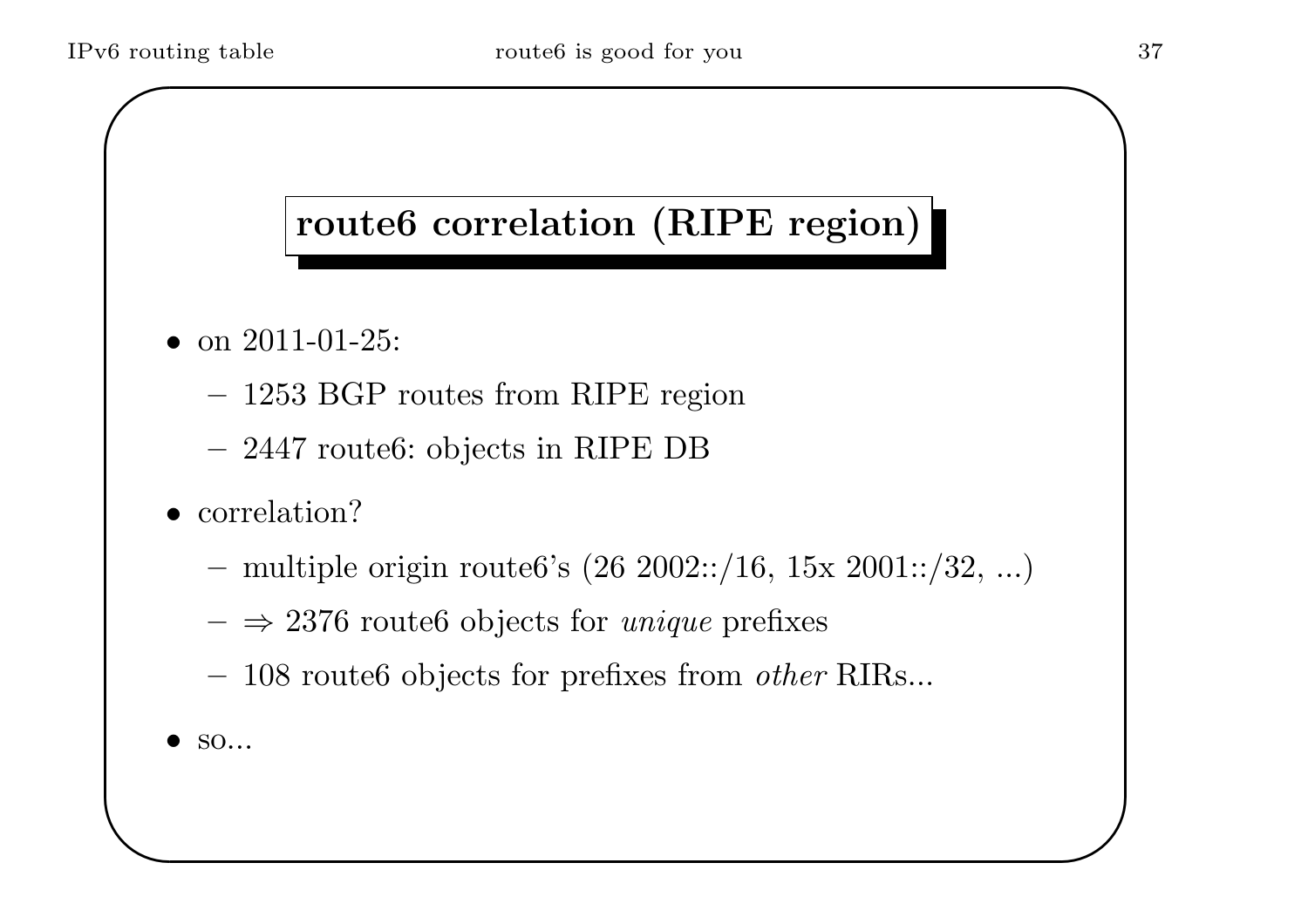✫

### route6 correlation (2)

• ... and this is what I found:

| RIPE prefix, route6 ok                   | 1569          | :− )    |
|------------------------------------------|---------------|---------|
| RIPE prefix, route <sub>6</sub> missing  | 271           | $\prod$ |
| RIPE prefix, route 6 origin mismatch     | 68            |         |
| RIPE prefix, BGP inconsistant AS         | $\mathcal{D}$ |         |
| route6 objects without BGP route         | 631           | ???     |
| other region, route6 ok                  | 81            |         |
| other region, route <sub>6</sub> missing | 2192          |         |
| other region, route6 origin mismatch     | 27            |         |
| other region, BGP inconsistant AS        | 16            |         |

- $\bullet \Rightarrow$  close-up view shows "more work needed"
- in other RIR regions, situation is worse (no IRR DBs yet, etc.)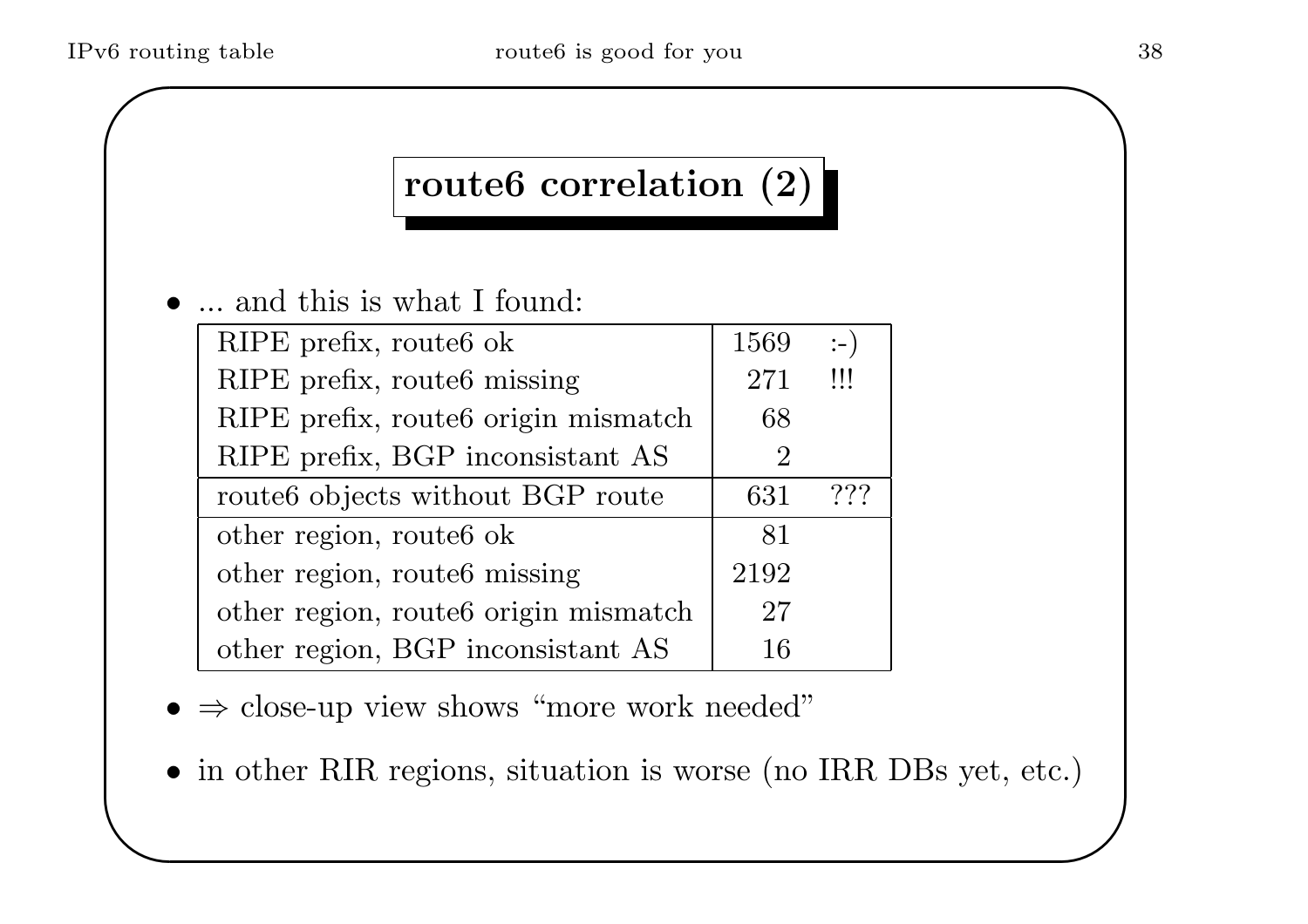✫

## examples: route6 missing (bad!)

• just a few random examples - leaks? - but /32s as well!

| 2001:600:100::/48   | BGP: 12702 12234     |
|---------------------|----------------------|
| 2001:67C:28::/48    | BGP: 13237 8954 3943 |
| 2001:67C:34::/48    | BGP: 6939 39700      |
| 2001:688::/32       | BGP: 1273 5511       |
| 2001:6B8::/32       | BGP: 3257 5609       |
| 2001:728:./32       | BGP: 2914            |
| 2001:7F0:1:34::/64  | BGP: 13237           |
| 2A00:1250::/32      | BGP: 13030 48885     |
| 2A02:2230:100::/40  | BGP: 1273 174 25467  |
| 2A02:2230:101::/48  | BGP: 1273 174 25467  |
| 2A02:2230:1300::/40 | BGP: 1273 174 25467  |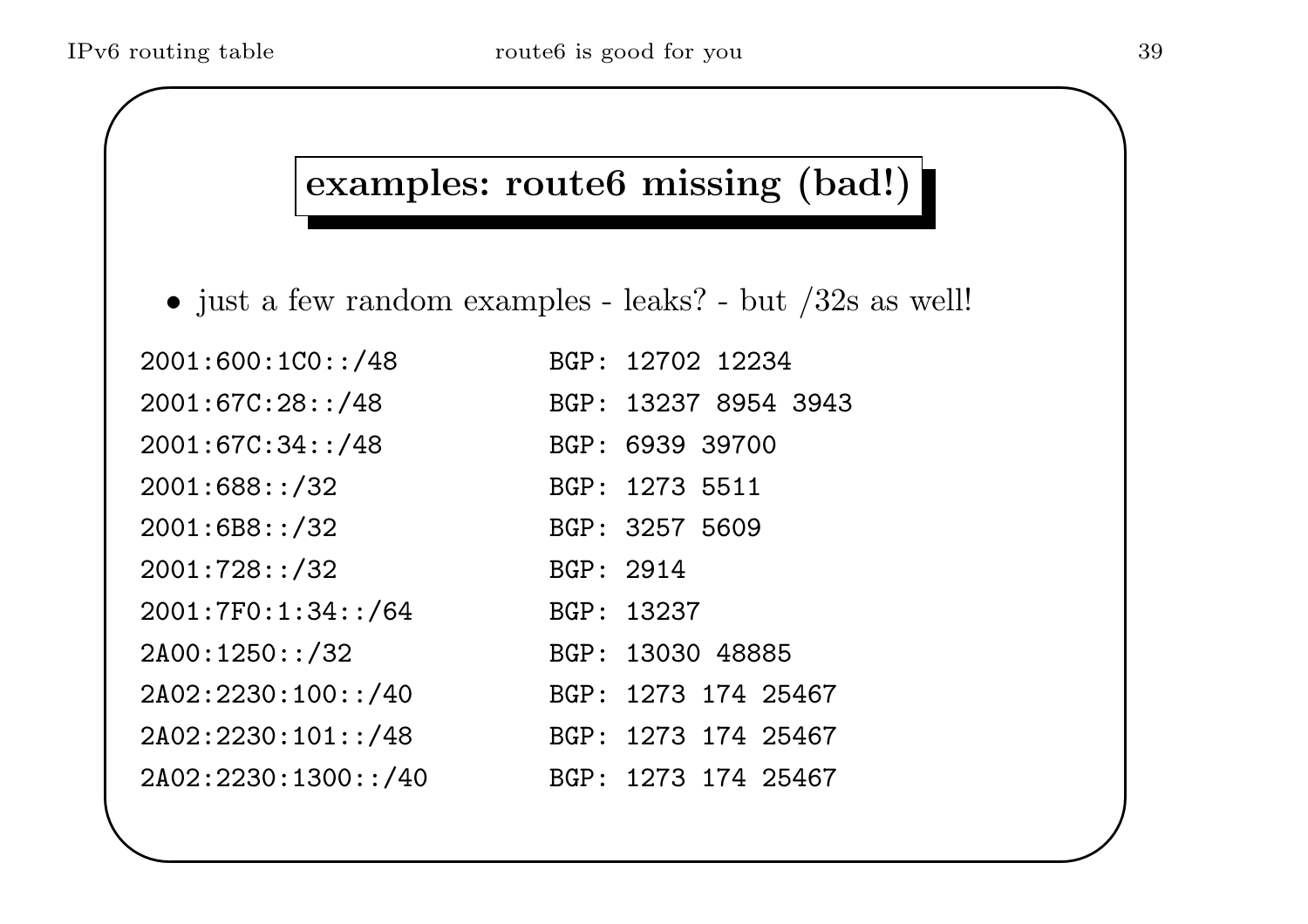✫

#### examples: route6, but no prefix

• maybe prefixes announced with limited scope only?

2001:648:2050:1000::/52 University of the Aegean Chios 2001:648:2050:2000::/52 University of the Aegean Samos 2001:648:2050:3000::/52 University of the Aegean Rhodes 2001:648:2050:4000::/52 University of the Aegean Syros 2001:648:2050:5000::/52 University of the Aegean Lemnos 2001:648:2050:6000::/52 University of the Aegean Athens

• these could be preparations for "soon to be announced"...?

2001:4C38::/32 AS15435, changed: 20071003 2001:4CE8::/32 AS250, changed: 20060316 2001:4D20::/32 AS39290, changed: 20070315 2001:4D58::/32 AS25186, changed: 20051028 2001:4D80::/32 AS5606, changed: 20051018 2001:4D98::/32 AS12429, changed: 20051026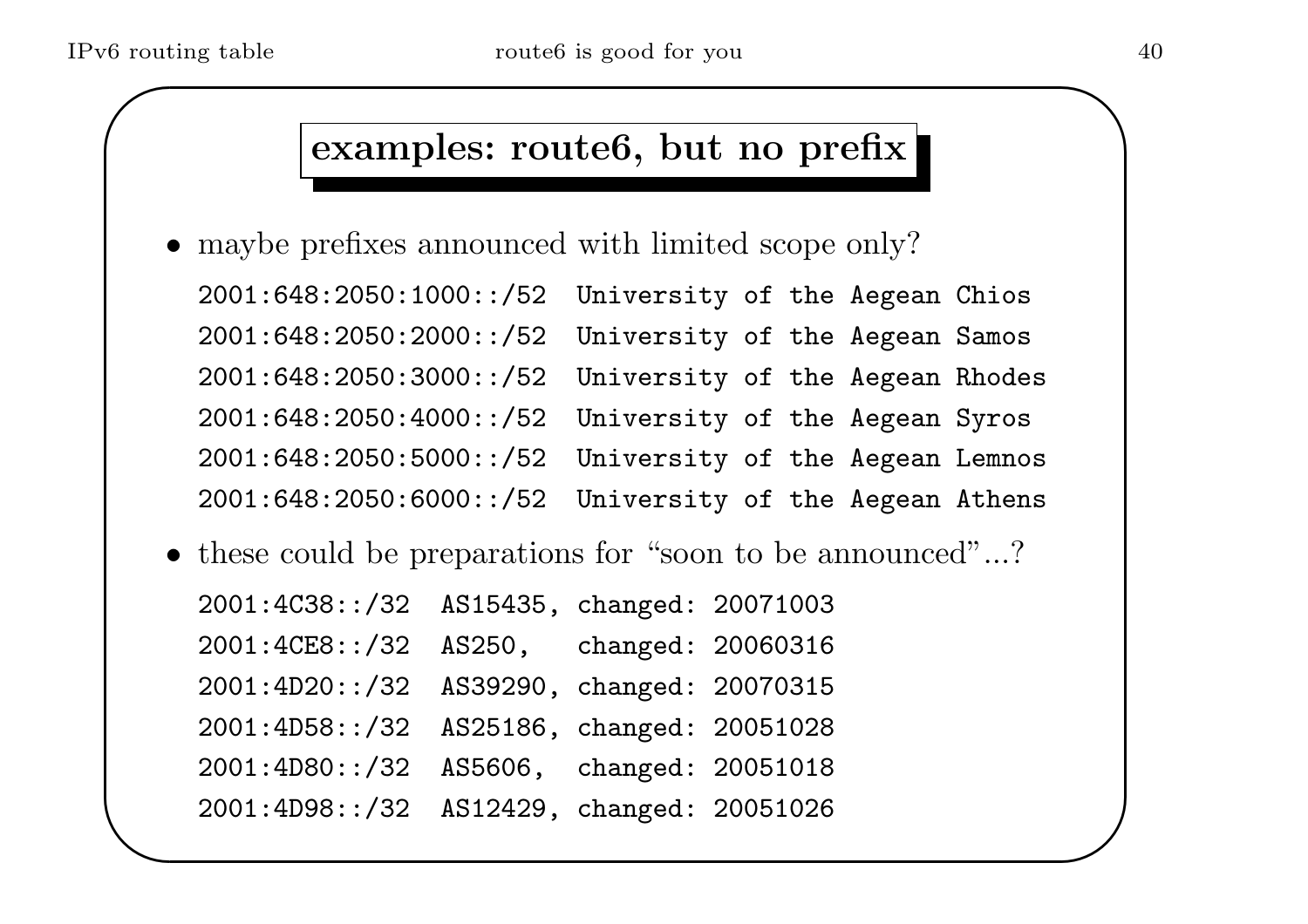✫

## examples: route6 origin mismatch (BAD!)

| BGP: 3320 1299 4589 20707           |
|-------------------------------------|
| route6: origin: AS16210             |
| BGP: 6939 1299 20965 8517 8517 8517 |
| route6: origin: AS8386              |
| 2001:1AD0:8000::/33 BGP: 3257 24953 |
| route6: origin: AS43556             |
| BGP: 21385                          |
| route6: origin: AS8665              |
| BGP: 6939 5577 42652                |
| route6: origin: AS44569             |
| BGP: 6939                           |
| route6: origin: AS51088             |
| BGP: 13237 3356 21473               |
| route6: origin: AS15945             |
|                                     |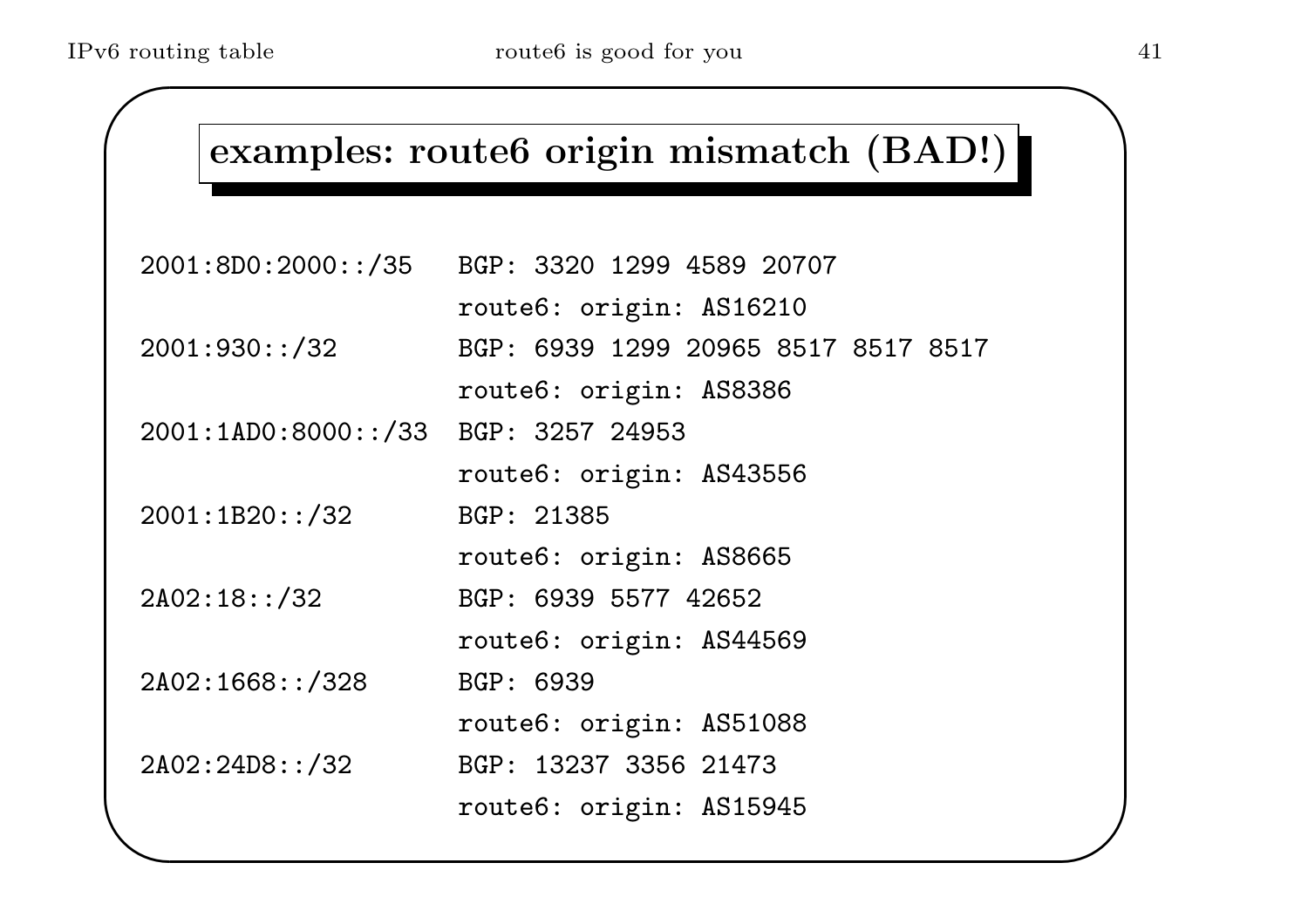✫

## route6 object example

- it's as easy as this...
	- route6: 2001:608::/32 descr: DE-SPACE-2001-0608 descr: SpaceNET AG, Munich origin: AS5539 notify: noc@space.net mnt-by: SPACENET-N changed: gert@space.net 20041230 source: RIPE
- strongly recommended, helps upstream/peer ASes build decent BGP filters, based on IRR data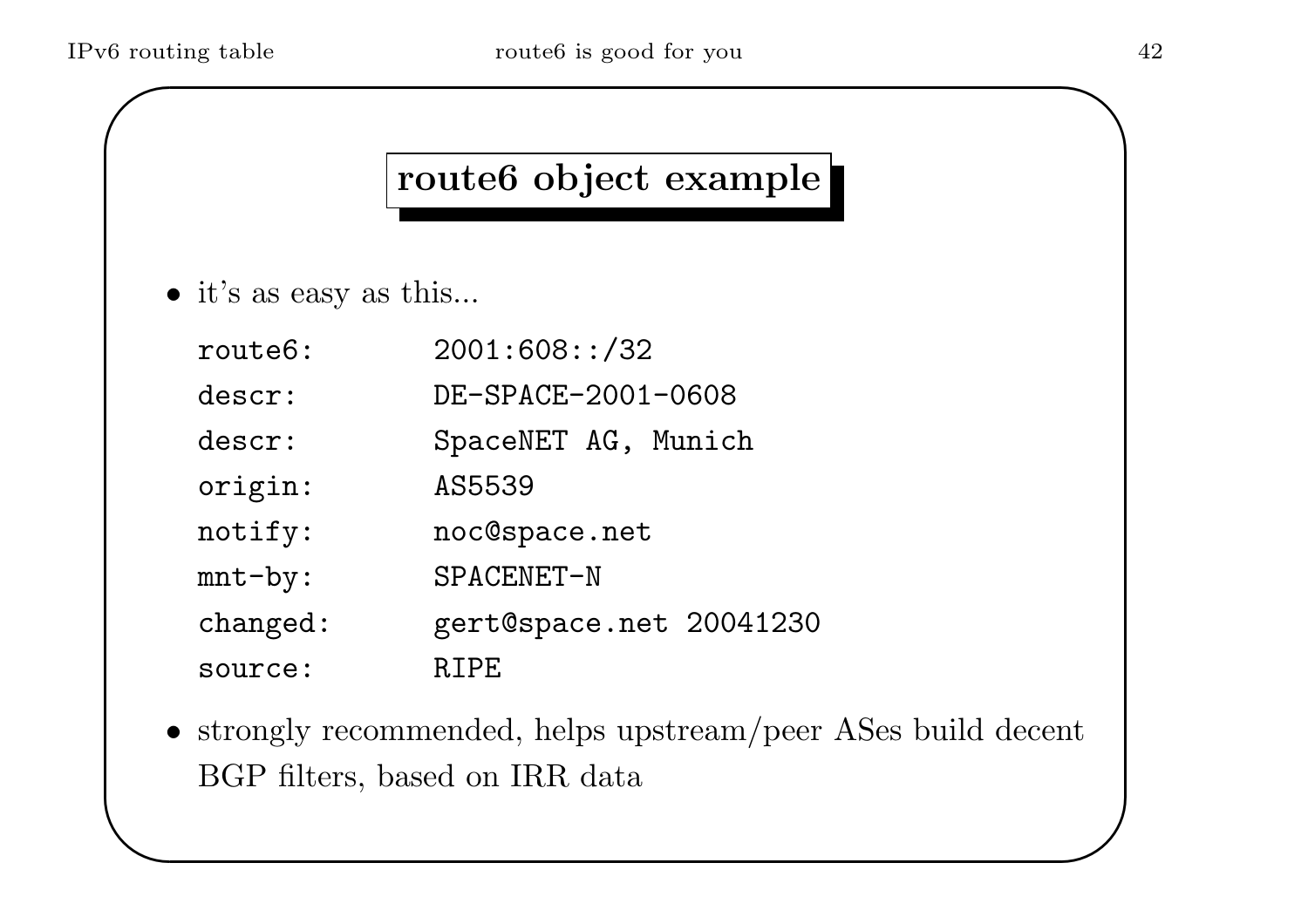✫

#### route6 usage example

• it's as easy as this...

```
gert@moebius$ bgpq3 -l small-customer-in -6 AS5539
no ipv6 prefix-list small-customer-in
ipv6 prefix-list small-customer-in permit 2001:608::/32
gert@moebius$ bgpq3 -l large-customer-in -6 AS-SPACENET-V6
no ipv6 prefix-list large-customer-in
ipv6 prefix-list large-customer-in permit 2001:500:66::/48
ipv6 prefix-list large-customer-in permit 2001:608::/32
...
ipv6 prefix-list large-customer-in permit 2001:1488::/32
ipv6 prefix-list large-customer-in permit 2001:14d8::/32
...
```
(then copy-paste to router, or use in provisioning scripts)

- building filters is not hard (provided route 6s are registered)
- http://snar.spb.ru/prog/bgpq3/